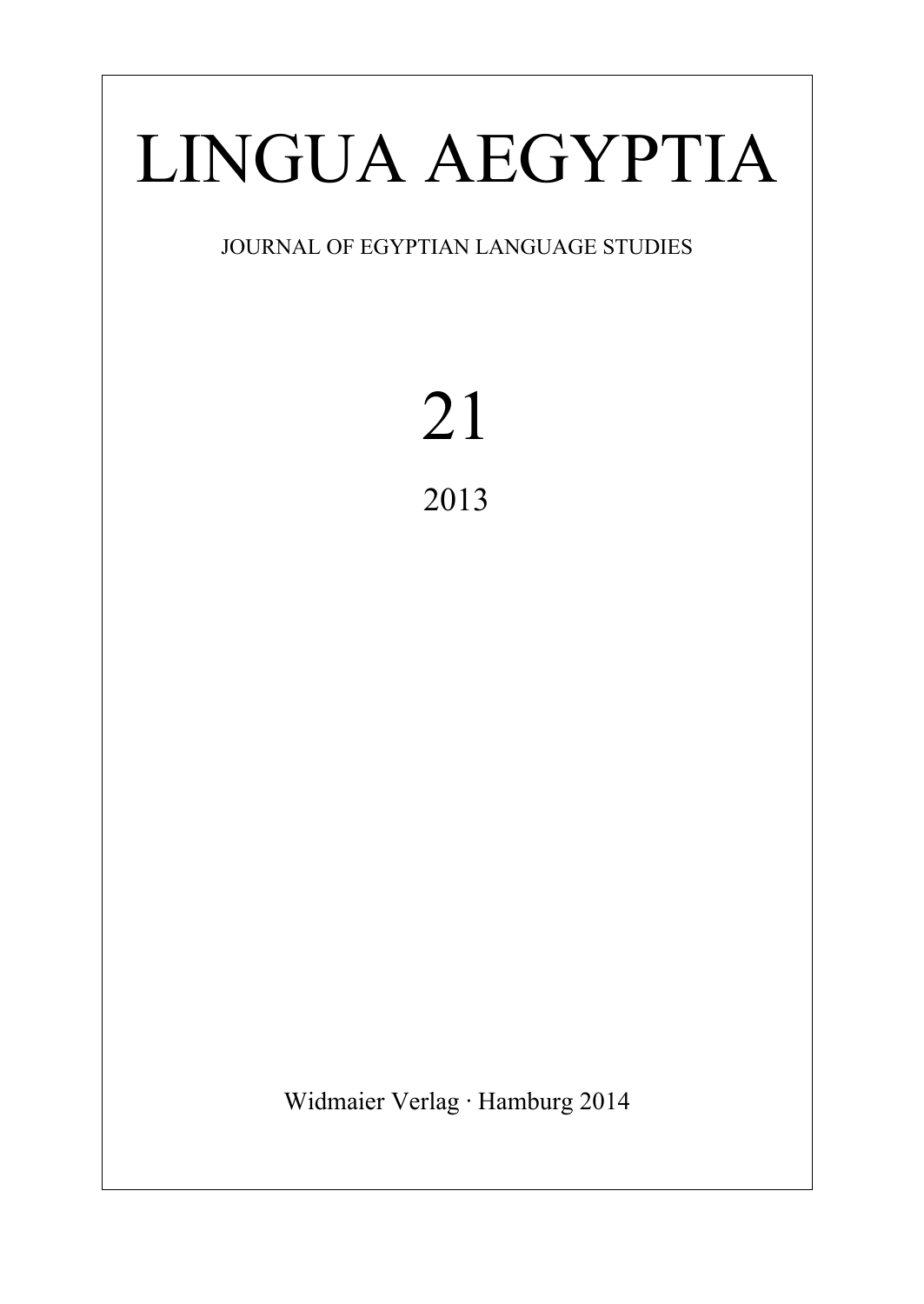#### EDITORS

Heike Behlmer (Göttingen)

Friedrich Junge (Göttingen)

Frank Kammerzell (Berlin)

Antonio Loprieno (Basel)

MANAGING EDITOR REVIEW EDITORS

Kai Widmaier (Hamburg)

Eliese-Sophia Lincke (Berlin)

Daniel Werning (Berlin)

#### IN COLLABORATION WITH

 Tilmann Kunze (Berlin)

#### ADVISORY BOARD

James P. Allen, Providence Joris F. Borghouts, Leiden Christopher J. Eyre, Liverpool Janet H. Johnson, Chicago Richard B. Parkinson, London

Sebastian Richter, Leipzig Kim Ryholt, Copenhagen Helmut Satzinger, Wien Wolfgang Schenkel, Tübingen

Thomas Schneider, Vancouver Ariel Shisha-Halevy, Jerusalem Deborah Sweeney, Tel Aviv Pascal Vernus, Paris Jean Winand, Liège

LINGUA AEGYPTIA (recommended abbreviation: *LingAeg*) publishes articles and book reviews on all aspects of Egyptian and Coptic language and literature in the narrower sense:

(a) *grammar*, including graphemics, phonology, morphology, syntax, semantics, pragmatics, lexicography; (b) *Egyptian language history*, including norms, diachrony, dialectology, typology; (c) *comparative linguistics*, including Afroasiatic contacts, loanwords; (d) *theory and history of Egyptian literature and literary discourse*; (e) *history of Egyptological linguistics*. We also welcome contributions on other aspects of Egyptology and neighbouring disciplines, in so far as they relate to the journal's scope. Authors of articles or reviews will receive electronic off-prints.

Periodically, we would also like to put the journal at the colleagues' disposal for a forum in which an important or neglected topic of Egyptian linguistics is treated at some length: in this case, a scholar who is active in this particular area will be invited to write a conceptual paper, and others will be asked to comment on it. The main author will then receive five, the other contributors two copies of the special issue of *LingAeg*. Short articles on grammar and lexicon (max. four pages) will be published in the section "Miscellanies".

Authors should submit papers electronically to the managing editor (lingaeg@uni-goettingen.de). Please send contributions in both doc/docx and pdf format. Further information (incl. guidelines and a template) is available from www.uni-goettingen.de/lingaeg. The decision whether to publish a manuscript is taken by the editors in agreement with the advisory board. For reviews see page 341.

#### Addresses

Seminar für Ägyptologie und Koptologie Kulturwissenschaftliches Zentrum Heinrich-Düker-Weg 14 37073 Göttingen Germany Tel: +49(0)551/39-2-4400

Institut für Archäologie: Ägyptologie und Archäologie Nordostafrikas Humboldt-Universität zu Berlin Unter den Linden 6 10099 Berlin Germany Tel: +49(0)30/2093-4750

Ägyptologisches Seminar der Universität Basel Petersgraben 51 4051 Basel Switzerland Tel: +41(0)61/267-3060 Fax: +41(0)61/267-2341

The annual subscription rates are  $49 \in$  for individual and  $59 \in$  for institutional subscribers while single issues are available for 99  $\epsilon$ . Orders should be sent to the publisher: Widmaier Verlag, Kai Widmaier, Witthof 23f, 22305 Hamburg, Germany (orders@widmaier-verlag.de).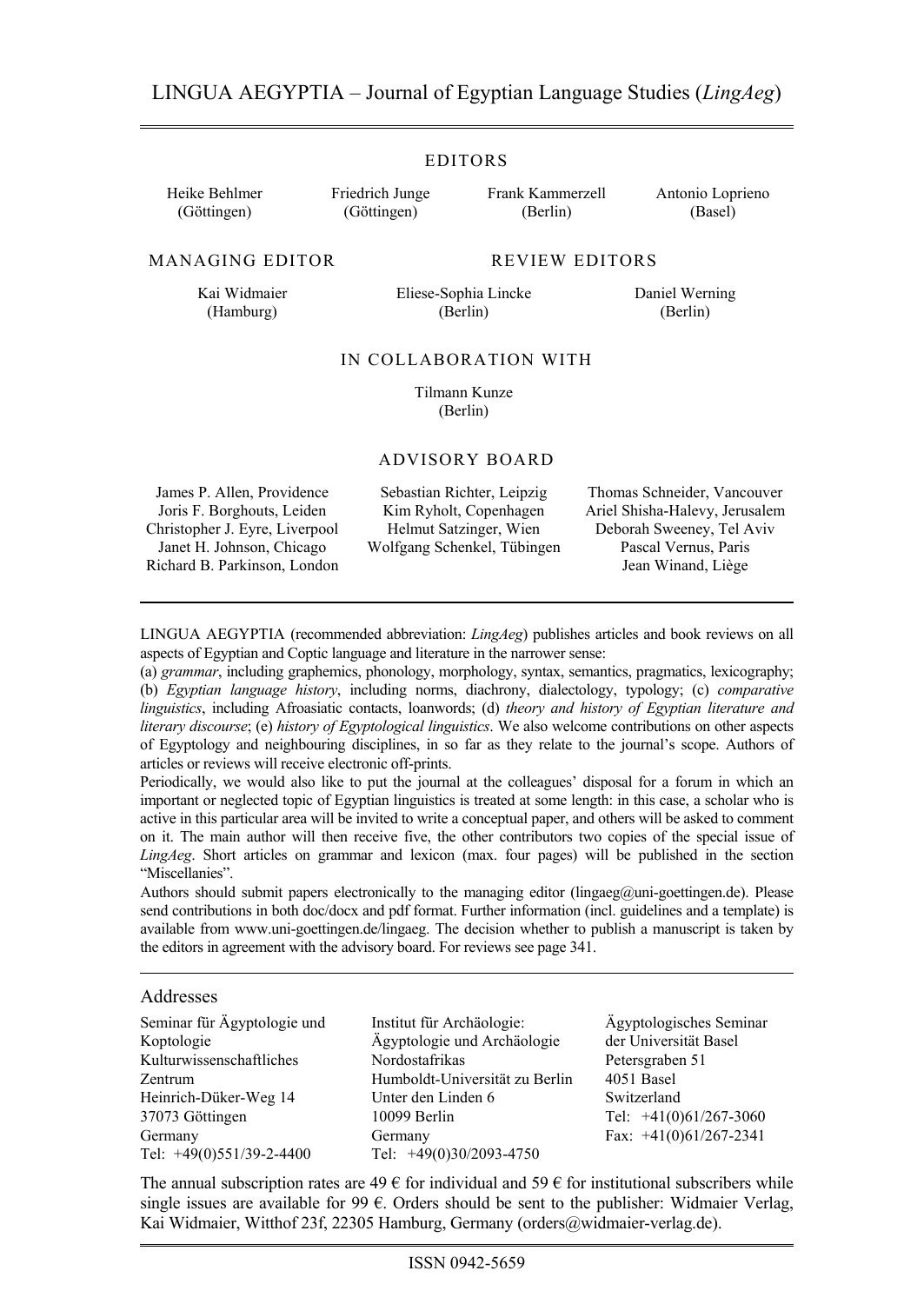## *CONTENTS*

|                                                                         | V           |
|-------------------------------------------------------------------------|-------------|
| <b>ARTICLES</b>                                                         |             |
| James P. Allen                                                          |             |
| Emphatic Sentences and Nominal/Relative Forms in Earlier Egyptian       | $1 - 7$     |
| James P. Allen                                                          |             |
|                                                                         | $9 - 14$    |
| Åke Engsheden                                                           |             |
| Under the spell of Horapollo's Hieroglyphika.                           |             |
| Guided mistakes in the decipherment of the Egyptian hieroglyphs         | $15 - 34$   |
| Roman Gundacker                                                         |             |
| Die Eigennamen der Könige der IV. Dynastie. Ihre Struktur               |             |
| und Bedeutung gemäß ägyptischen und griechischen Graphien               | $35 - 130$  |
| <b>Ruth Kramer</b>                                                      |             |
| The Position of Numerals in Middle Egyptian.                            |             |
|                                                                         |             |
| Laurence Neven                                                          |             |
| Remarques sur les variations de genre                                   |             |
|                                                                         | 139-157     |
| <b>Carsten Peust</b>                                                    |             |
| Bemerkungen zur berberischen Etymologie                                 |             |
|                                                                         |             |
| Lutz Popko                                                              |             |
| Von der mittelägyptischen Rang-V-Erweiterung zum                        |             |
| demotischen konditionalen 2. Tempus. Belege des Neuägyptischen  167-179 |             |
| Kim Ridealgh                                                            |             |
| Yes Sir! An Analysis of the Superior/Subordinate Relationship           |             |
|                                                                         | $181 - 206$ |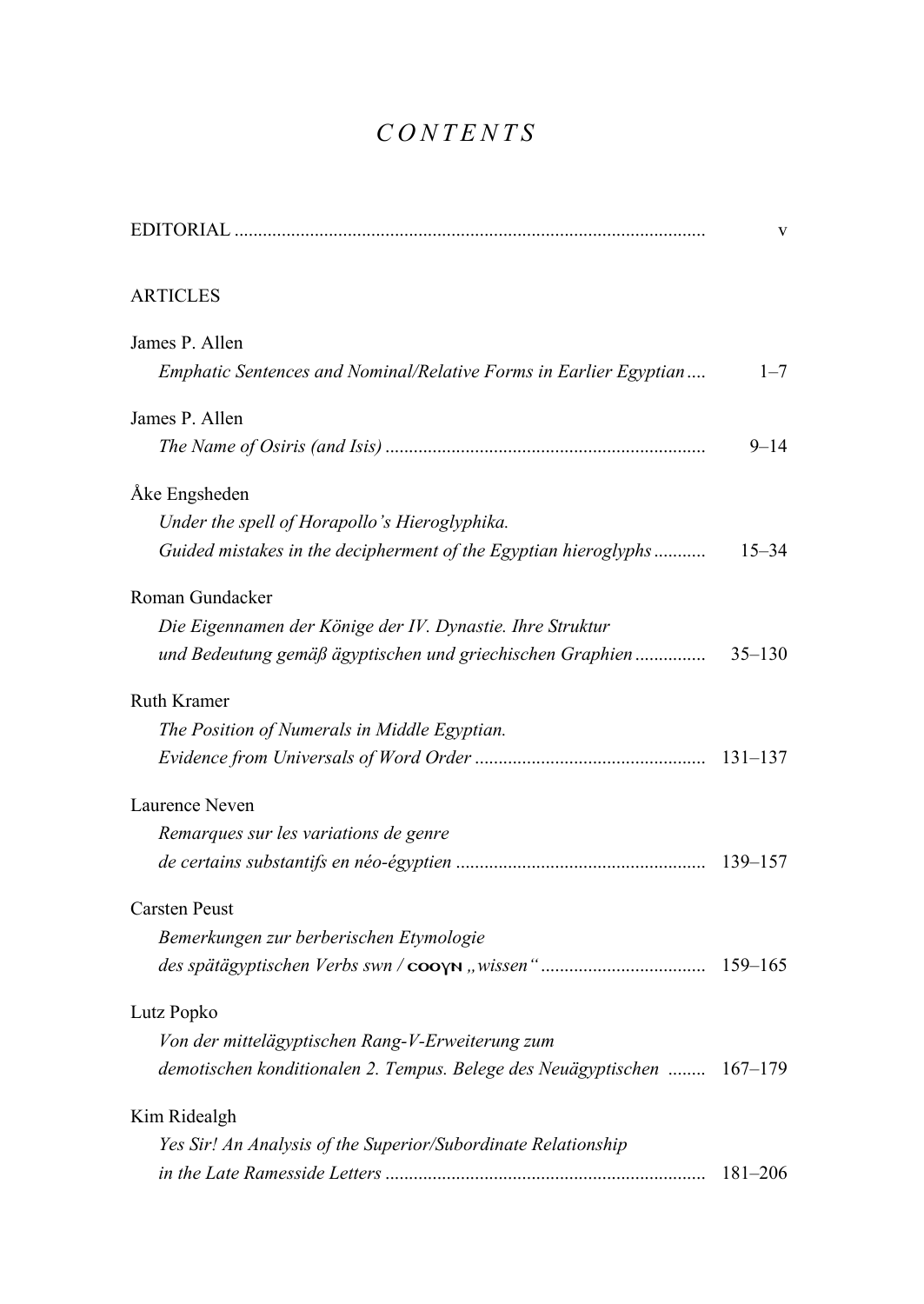iv Contents

| Wolfgang Schenkel                                                                                                       |             |
|-------------------------------------------------------------------------------------------------------------------------|-------------|
| Kontingenter Hintergrund.                                                                                               |             |
| Beobachtungen zum Gebrauch des śčm.in=f in erzählenden Texten  207-264                                                  |             |
| David A. Warburton                                                                                                      |             |
| Studying the Earliest Development                                                                                       |             |
|                                                                                                                         |             |
| <b>BOOK REVIEWS</b>                                                                                                     |             |
| Roland Enmarch & Verena M. Lepper (eds.), Ancient Egyptian Literature:<br>Theory and Practice                           |             |
|                                                                                                                         |             |
| Richard B. Parkinson & Lisa Baylis, Four 12th Dynasty Literary Papyri<br>(Pap. Berlin P. 3022-5): A Photographic Record |             |
|                                                                                                                         | 289-292     |
| Nikolaus Tacke, Das Opferritual des ägyptischen Neuen Reiches                                                           | $293 - 301$ |
| Wolfgang Schenkel, Tübinger Einführung in die klassisch-ägyptische<br>Sprache und Schrift (2012)                        |             |
|                                                                                                                         | $303 - 309$ |
| James P. Allen, The Ancient Egyptian Language. An Historical Study                                                      | $311 - 328$ |
| Daniel A. Werning, Das Höhlenbuch.                                                                                      |             |
| Textkritische Edition und Textgrammatik                                                                                 |             |
|                                                                                                                         | 341         |
|                                                                                                                         | 343         |
|                                                                                                                         |             |

### ADVERTISEMENTS

*Lingua Aegyptia – Studia Monographica*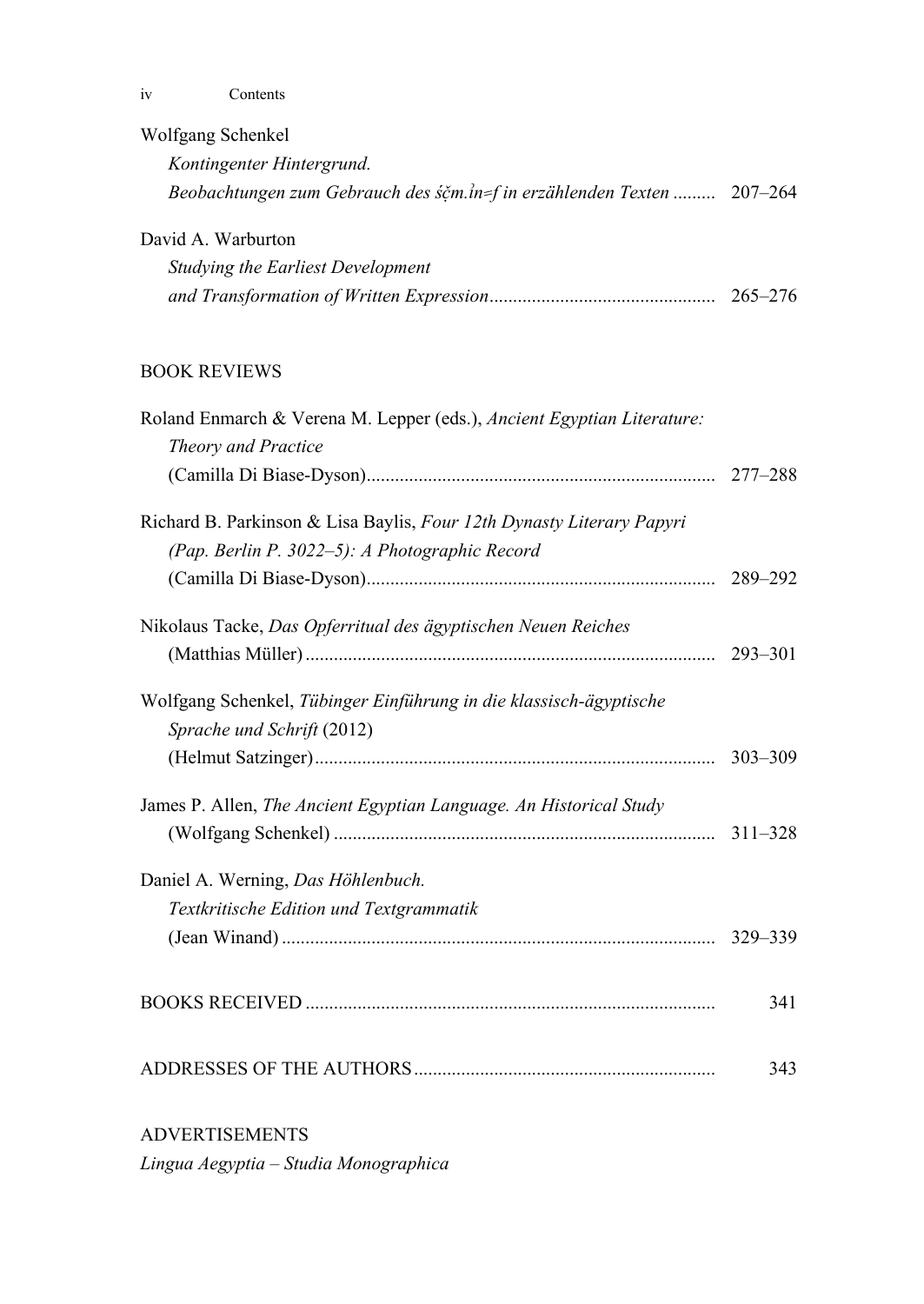## Yes Sir!

An Analysis of the Superior/Subordinate Relationship

in the Late Ramesside Letters

Kim Ridealgh, Changchun (China)

#### Abstract

In her 1994 article entitled 'Idiolects in the Late Ramesside Letters', Deborah Sweeney hypothesises that all choices made in the construction of personal letters are reflective of individual language variance. Such a statement places the motivation and construction of letters onto the individual, and, although Sweeney did, to a certain extent, further develop her views on politeness in her 2001 monograph, the idea that politeness is representative of individual language variance has not directly been addressed. This study will demonstrate that the Late Ramesside Letters reflect embedded linguistic mechanisms in order to ensure successful communication between interlocutors that is not dependent on personal language variance. The superior social position of the General Piankh at the end of the Twentieth Dynasty will be utilised to demonstrate the benefits of politeness theory in identifying linguistic patterns in the letters, patterns that support and maintain social relationships between superiors and their subordinates. Politeness theory is based on the notion of 'face', and how an individual's public persona must be adhered to in communication in order to reduce the level of imposition; this is especially significant in biased relationships. Predominately this study will focus on the relationship between Piankh and the Scribe of the Necropolis Dhutmose due to the amount of surviving documents between the pair, to view the linguistic manifestation of their superior/subordinate relationship.

#### 1 Introduction

l

In the study of ancient Egyptian society, letters represent an underutilised genre of literature. Often considered to present only historical data, epistolary texts have had to take a 'back seat' to their didactic and narrative counter-parts. Hence, in the past, very few attempts have been made to engage with the social dynamics in letters and reconstruct the social networks of the communities presented in the letter corpora from Pharaonic Egypt, something that this article will address.<sup>1</sup> New critical frameworks

I would like to thank Dr Martina Minas-Nerpel for kindly reading and commenting on this article and for her continued support, and I would like to thank Professor Zhang Qiang at the Institute for the History of Ancient Civilizations at Northeast Normal University (Changchun) for his continued support. I would also like to express my thanks to the reviewers of this article for their thoughtprovoking comments, which greatly improved this article, and especially to Dr Deborah Sweeney for waving her anonymity in order to further help develop my research. This article is based on part of my PhD research entitled *Maintaining the Status Quo: an Examination of the Social Relations in the Late Ramesside Letters*.

<sup>1</sup> New research is currently being undertaken to examine the relationship between letter formulae and social hierarchy in the Middle Kingdom letters from el-Lahun, see Brose (2012), and to reconstruct the Third Intermediate Period letters from el-Hibeh (Müller 2009: 251–264). This paper was influenced by the following articles, both within the discipline of Egyptology and within the wider academic world; Fox (1983); Van de Walle (1993); Sweeney (2001); Di Biase-Dyson (2009); Bridge (2010).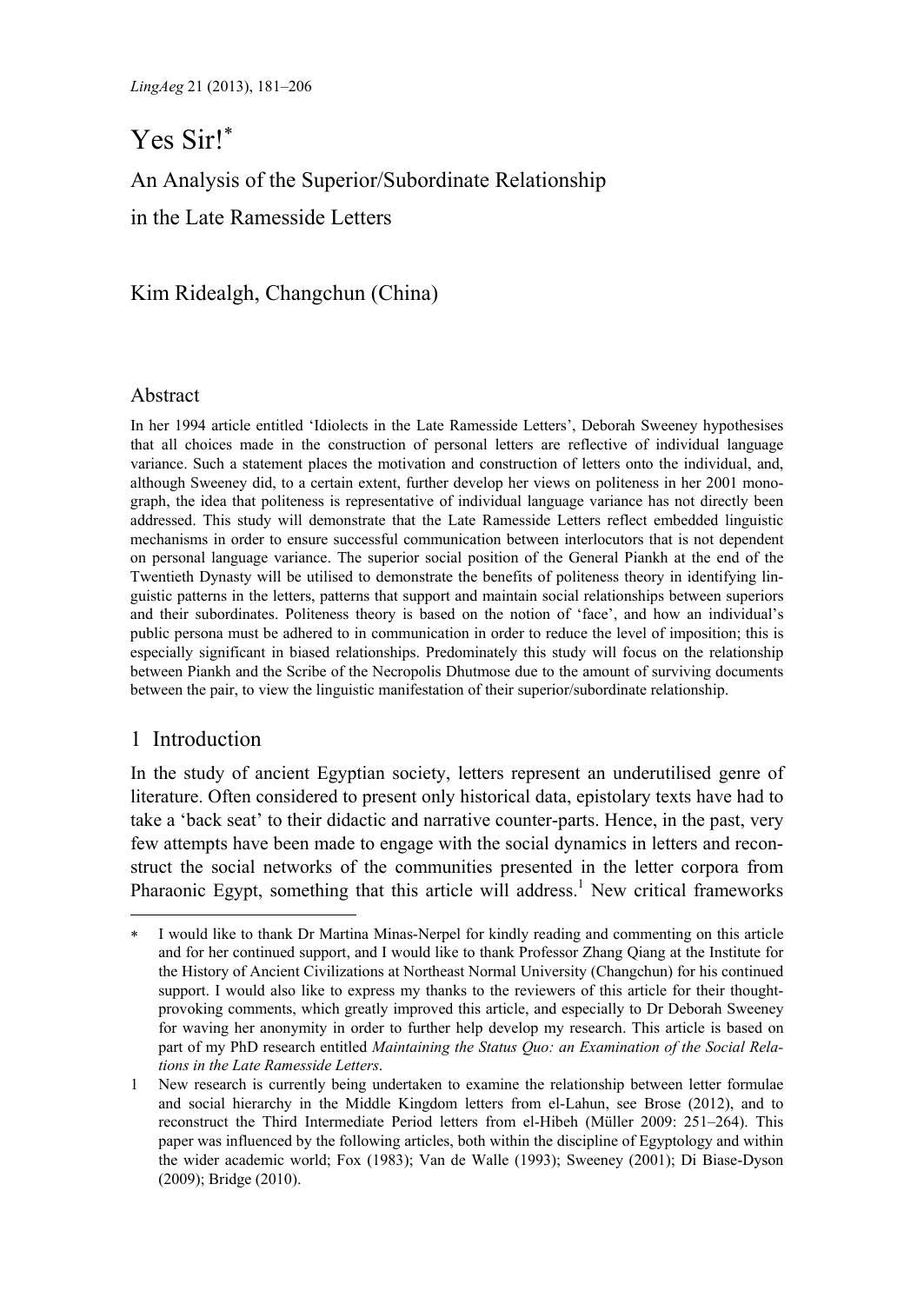developed in the discipline of Applied Linguistics now allow scholars to progress beyond the initial layer of historical and political information, and access the embedded social conventions that underpin the structure of both the letter itself and the language employed. For the purpose of examining social relationships, politeness theory has the most relevance as it allows for the analysis of linguistic mechanisms in the text, mechanisms that display a variety of functions to ensure successful communication between superiors and their subordinates, and *visa-versa*. This is often referred to as 'face-work' based on the ground breaking research by Erving Goffman in the 1950 and  $60s$ .<sup>2</sup> It is through the analysis of the construction of these mechanisms that relationship biases and dynamics can be viewed, and of course, the manner in which these dynamics are maintained.

For this purpose the Late Ramesside Letters, one of the largest corpora of letters from the end of New Kingdom period in Egypt (c. 1099–1069BC), have been selected to study the superior/subordinate relationship dynamic with the assistance of politeness theory. The Late Ramesside Letters form a corpus of over seventy published texts,<sup>3</sup> and consist of a collection of personal communications sent between various inhabitants of the Theban west bank.<sup>4</sup> Many of the letters, written in Late Egyptian hieratic, were sent between two well-known scribes of the necropolis ( $s\bar{s}$  n  $p\bar{s}$  hr), Dhutmose and his son Butehamun, $5$  whose family had held the office of scribe of the necropolis since the reign of Ramesses  $III$ .<sup>6</sup> The majority of the corpus was written between Regnal Years 21 and 29 of the reign of Ramesses XI of the Twentieth Dynasty (c.  $1078-1070$ ).<sup>7</sup> This was a rather turbulent period when outside factors, such as civil war, famine, $8$  Libyan incursions, $9$  and economic crisis, $10$  were affecting the lives of the individuals recorded in the letters.

Deborah Sweeney is one of the few scholars to have examined the Late Ramesside Letters extensively. In her 1994 article entitled 'Idiolects in the Late Ramesside Letters', Sweeney hypothesises that all choices made in the construction of personal letters are reflective of individual language variance.<sup>11</sup> In her 2001 monograph examining pragmatic features of letter writing, Sweeney develops this idea further and

<sup>2</sup> See Goffman (1955: 213–231; 1969). His work was later expanded by Brown and Levinson (1987) in the mid-1980s, resulting in the modern concept of Politeness Theory.

<sup>3</sup> Černý (1939); Wente (1967 & 1990); Janssen (1991); Demarée (2006).

<sup>4</sup> Černý (1973); Valbelle (1985); Sweeney (2001).

<sup>5</sup> Černý (1973: 357–383); Jansen-Winkeln (1994: 35–40); Davies (1997: 49–68 & 1999: 136–140).

<sup>6</sup> Bierbrier (2007: 271–274).

<sup>7</sup> Wente (1967: 12). This period, also known as the *wHm-ms.wt* period, has a different dating system to the Regnal Years of Ramesses XI, but to avoid confusion here, this article will use the Regnal Years of Ramesses XI. For further information on the *whm-ms.wt*, see Kitchen (1996: xiv–ix, 4–6, 248 & 2009); Jansen-Winkeln (1992: 22–37); van Dijk (2003: 302); Hornung (2006: 217).

<sup>8</sup> For the 'Year of the Hyenas', see P. BM EA 10052, *rt*.10.7, 11.8; Kitchen (1996: 247, no. 26); Lull (2006: 334).

<sup>9</sup> Kitchen (1996: 177–179 & 1990: 22); Haring (1992: 71–80; 1993: 159–165 & 1997: 271); Jansen-Winkeln (1994: 88); Török (1997: 104–106); Barwik (2011: 3).

<sup>10</sup> Consider the Tomb Robbery Trials for example, see Peet (1915; 1920 & 1930: 128–175). See also P. BM EA 10375, *v*.10–11, which may imply state endorsed tomb plundering (Wente 1967: 61 & 1990: 195).

<sup>11</sup> Sweeney (1994: 276).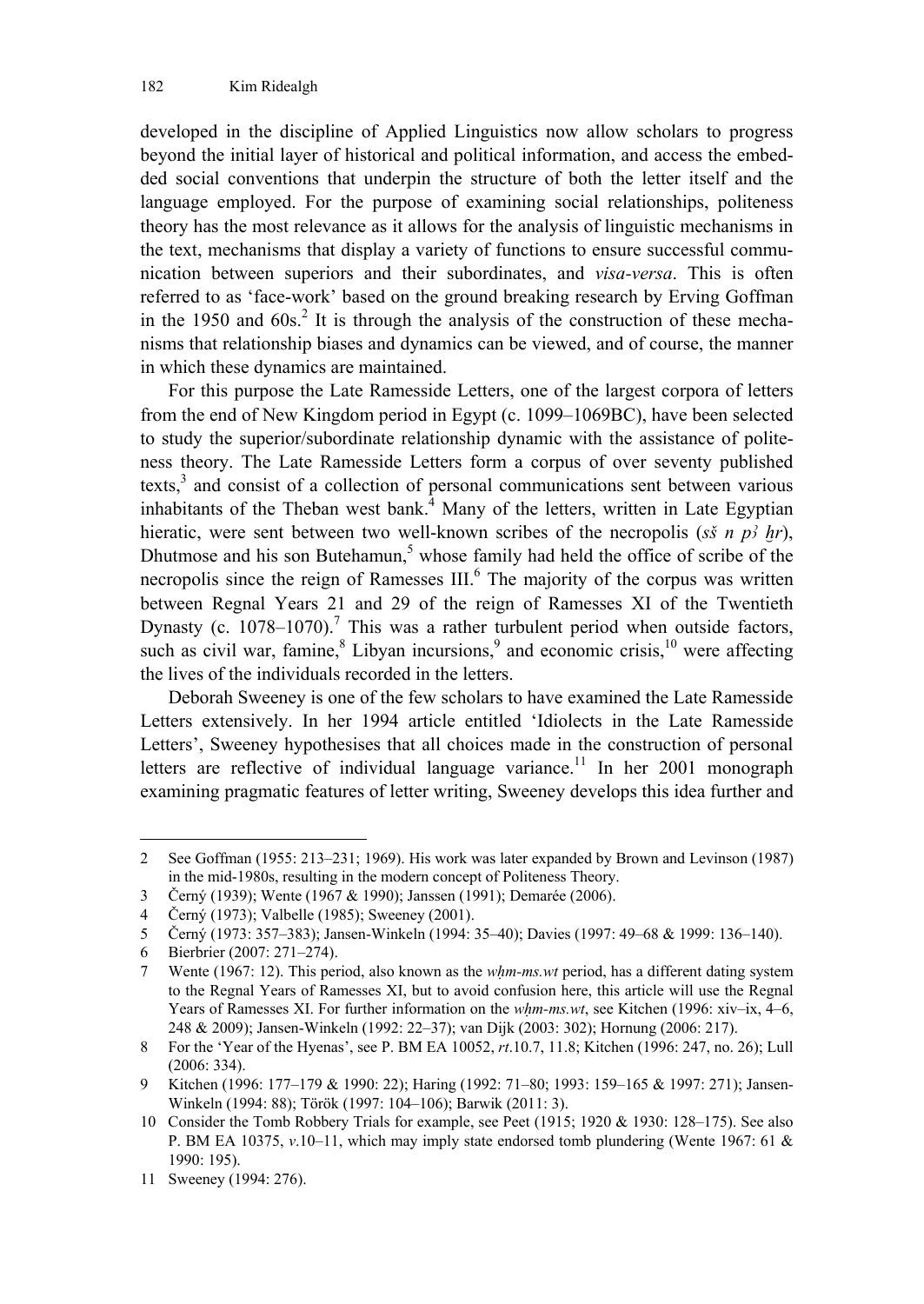first introduces politeness theory to Egyptology to assess what she calls 'courtesy'<sup>12</sup> in Late Egyptian letters; at the time this was a brand new approach to the study of social interaction in general academia. Although it is clear that Sweeney expands her understanding of politeness in this publication, she never explicitly confronts her 1994 argument, and so the belief that politeness is reliant on personal language variance (or individual interpretations of 'courtesy') has continued to permeate modern Egyptological scholarship. This study will develop the arguments presented by Sweeney to demonstrate that expectations of politeness were deeply embedded in the social practices of the ancient Egyptians living within the microcosm of the Late Ramesside Letters, practices that extend beyond the idea of 'courtesy'.

On a fundamental level, ancient Egyptian letters demonstrate a fixed etiquette when communicating with individuals who are socially superior or subordinate to the sender of the letter. When writing to one's subordinate a more dominant letter format is adopted, requiring a short formal introduction, or none at all, and then a higher frequency of imperative commands within the text. An individual who is socially superior will also initiate more request acts and possess the 'active' voice. When a subordinate individual writes to his superior, a longer formal introduction is necessary alongside more fawning language, $\frac{13}{13}$  and someone socially inferior is more likely to perform a higher frequency of information acts or long, drawn out request acts.<sup>14</sup> Sweeney's work on the various grammatical aspects of the letters highlights an important division in the types of grammatical constructions used between superiors and subordinates as well.<sup>15</sup> This implies that on grammatical and structural levels, patterns can be discerned in the language used in the construction of the letters surrounding the superior/subordinate relationships. Practice letters  $(sb\hat{i}, vt \, \hat{s}^c\hat{i})$  have been discovered, such as O. DeM  $114<sup>16</sup>$  demonstrating that apprentice scribes were taught to compose official messages and dispatches.17 Koen Donker van Heel and Ben Haring state that "if ostraca were used as drafts on a daily basis, this certainly will have happened where the writing of letters was concerned".<sup>18</sup> Hence, politeness in language cannot simply be explained (and subsequently dismissed) as personal language variance, but must be considered to be reflective of generations of scribal tradition, which reinforced a notion of linguistic etiquette.

This study will utilise the superior social position of the General Piankh at the end of the Twentieth Dynasty to demonstrate the benefits of politeness theory in identifying linguistic patterns in portraying social statuses, $19$  the linguistic mechanisms in place to support perceived social differences, and the effect these patterns and

-

<sup>12</sup> Sweeney's study comes from a strong pragmatic foundation. She prefers, however, to refer to politeness in terms of 'courtesy' and suggests three possible variables for the consideration of letter construction: status, cost and benefit, and connection (2001: 233).

<sup>13</sup> Sweeney (2001: 234).

<sup>14</sup> Ridealgh (2012). Similar patterns are found in Hebrew Biblical narrative, Bridge (2010: 524–547).

<sup>15</sup> Sweeney (2001: 53).

<sup>16</sup> Černý (1973: 72).

<sup>17</sup> Donker van Heel & Haring (2003: 113).

<sup>18</sup> Donker van Heel & Haring (2003: 30).

<sup>19</sup> For historical information on Piankh, see Jansen-Winkeln (1992: 22–37); Kitchen (1996: 253); van Dijk (2003: 302); Lull (2006: 61, 69–79).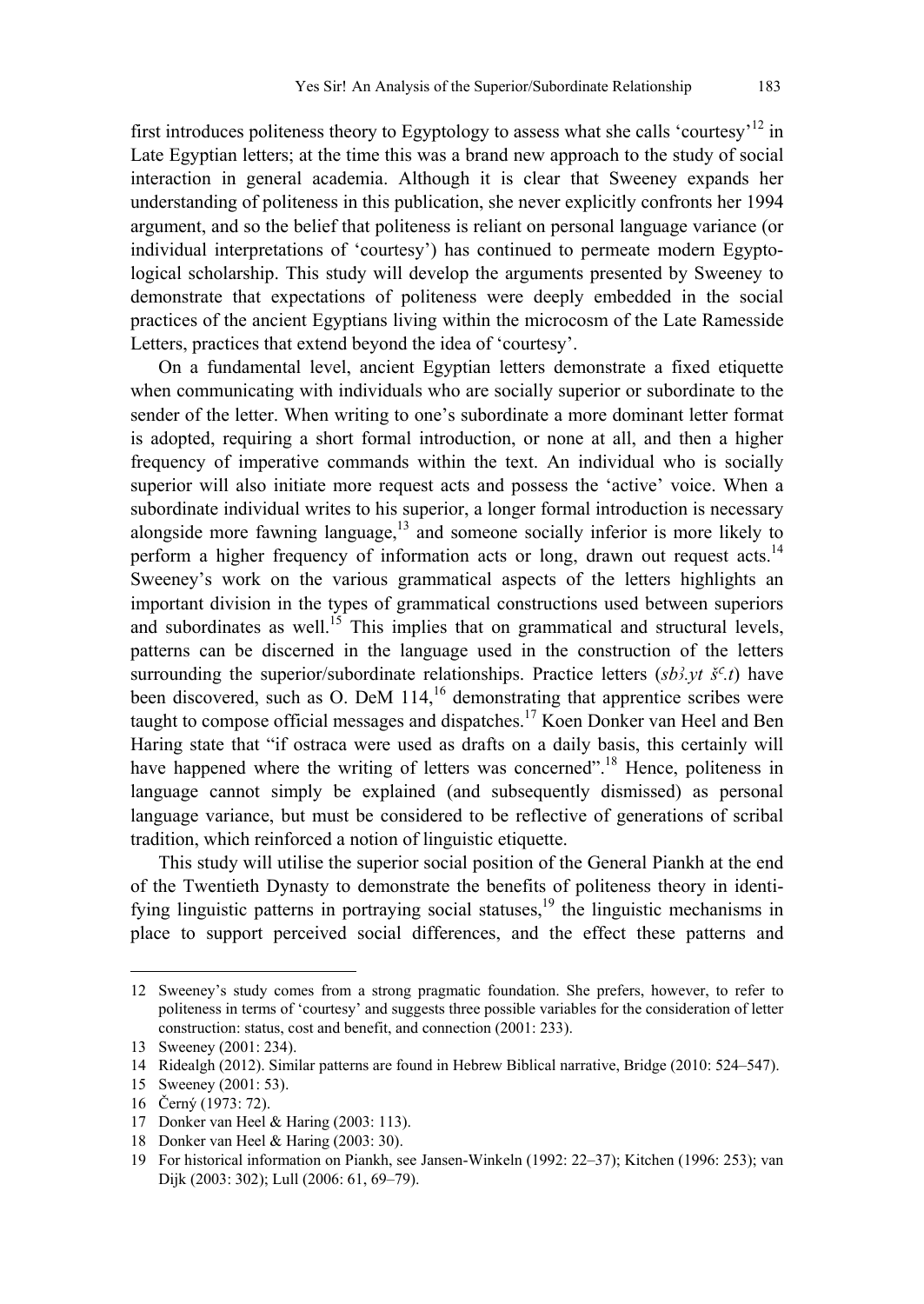mechanisms have on the understanding of social networks.20 The General Piankh is the most socially superior individual to appear in the Late Ramesside Letters. Piankh asserts his own social status in the letters themselves, in P. Berlin 10487, *v*.1, he asks "as for Pharaoh, LPH, whose superior is he anyway?".<sup>21</sup> Thus, the social position of Piankh can be used as a gauge to see how he interacts with his subordinates, and, subsequently, how his subordinates structure their communication with him.

#### 2 Main Principles of Politeness Theory

For the purpose of this study focus is placed on the assessment of linguistic patterns in written utterances to determine social distance between the sender and the recipient of the document. At its simplest, the notion of 'status' relates simply to one's position in society.<sup>22</sup> However, social status is far more complex than this, reflecting the level of which any given society will endeavour to protect and project the collection of (social and professional) rights and duties of an individual.<sup>23</sup> Yet why do individuals accept these restrictions placed on them by society's social rules? As Richard Hudson stresses, an influential and attractive theory is the concept of 'face', better translated as 'self-respect', or the need to maintain one's public image.<sup>24</sup> This fundamental issue provides the foundation for politeness theory, which represents the social and communal aspects of language.

In polite conversation certain expectations are desired between the speaker and hearer in order to maintain their social relationship with each other.<sup>25</sup> Penelope Brown and Stephen Levinson call these 'positive-face' acts and 'negative-face' acts. 'Positive-face' acts reflect the aspiration that the wants of every member are desirable to (at least some) others. 'Positive-face' acts also refer to the desire for appreciation and approval from others for the kind of moral individual we are, for our behaviour, for our values and so on ('I respect you for...'). Conversely, 'negative-face' acts concern the desire by every 'competent adult member' that their actions be unimpeded by others.26 This consists of a 'negative' agreement not to interfere, such as standing back to let someone pass by ('I respect your right to...'). Hudson complains that these two terms are confusing; after all, the term 'negative' in 'negative-face' acts merely refers to its opposition to 'positive-face' acts, not determining any negative qualities to the 'face'  $act.^{27}$ 

An individual's public 'face' is essentially fragile and social actions are orchestrated in order to prevent damage to one's public persona, but 'face' can be damaged if one of the main respect elements in social interaction is ignored or forgotten.28

<sup>20</sup> Beyond the work of Sweeney and the author, only one other study has been published in Egyptology that *directly* examines 'politeness' by Michael Fox (1983: 12–15); this study only utilises didactic literature examining the *idealised* version of Egyptian politeness.

<sup>21</sup> Wente (1990: 183).

<sup>22</sup> Turner (1988: 2).

<sup>23</sup> Palmier (1969: 10).

<sup>24</sup> Hudson (1996: 113).

<sup>25</sup> Yule (1996: 60–61).

<sup>26</sup> Brown & Levinson (1987: 62).

<sup>27</sup> Hudson (1996: 114).

<sup>28</sup> Grice (1975: 45); Lakoff (1973: 298); Van de Walle (1993: 49).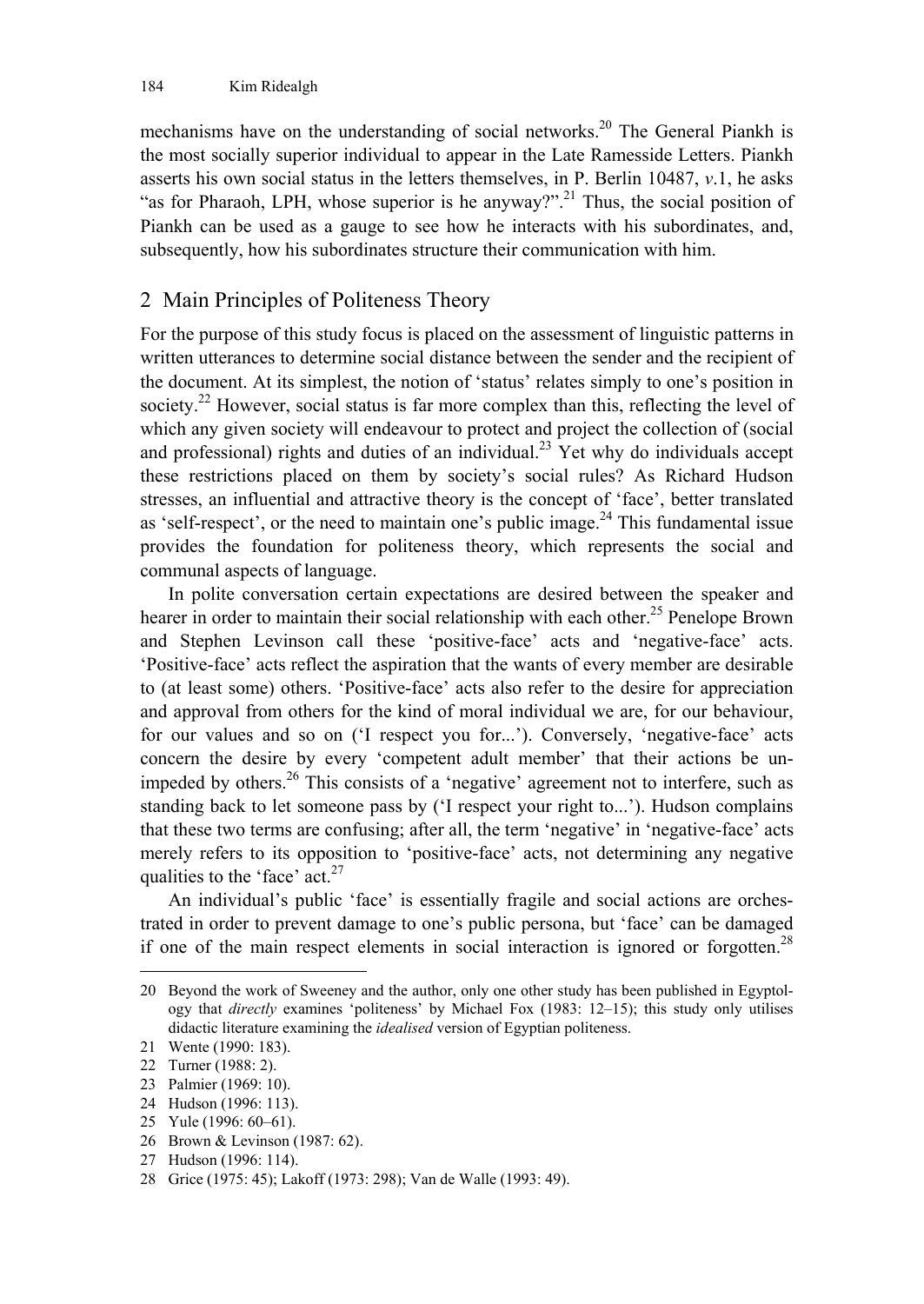These elements were theorised by Paul Grice in the 1970s through what he called the cooperative principle; this consists of four maxims that any individual in an interaction will subscribe to, on condition that both parties in the conversation recognise the purpose for which they are communicating in the first place.<sup>29</sup> If any of these maxims are ignored, forgotten,<sup>30</sup> or deliberately rejected or manipulated then the result is a 'face-threatening' act that can cause damage to an individual's public

'face'.31 As Brown and Levinson maintain:

"it is not generally required that an actor fully satisfy another's 'face' wants, 'face' can be, and routinely is, ignored, not just in cases of social breakdown (affrontery) but also in cases of urgent cooperation, or in the interests of efficiency."32

A 'face-threatening' act, commonly abbreviated as 'FTA', to the hearer's 'positiveface' wants occurs when the speaker does not care about the hearer's feelings, wants, or desires. This can arise through criticisms, expressions of disapproval, reprimands, insults, contradictions or challenges, violent emotions, or blatant non-cooperation. A 'face-threatening' act to the hearer's 'negative-face' wants can be caused by the speaker indicating that they do not intend to avoid impeding the hearer' freedom of action. This can occur when the speaker places pressure upon the hearer to refrain from an act via orders, requests, suggestions, reminders, threats or warnings, offers, promises, or complaints.<sup>33</sup>

All these actions can damage an individual's public 'face', causing embarrassment and frequently aggression between the interlocutors in conversation. Often, the maintenance of the public 'face' of both the speaker and hearer in a social context reduces the risk of possible aggression in a conversation. In order to avoid imposition in discourse, and subsequent aggression, interlocutors apply culturally specific linguistic mechanisms to reduce the impingement and maintain effective conversation. This is especially important when asking something of someone who is perceived to be socially superior to the individual performing the speech act, in which

l 29 Maxims include: (1) quantity maxim, which encompasses the idea of common knowledge, and the act of not providing more, or less, information than is necessary in conversation; (2) quality maxim, which requires speakers to perform truthful utterances; (3) relation maxim, which concerns relevant conversation; (4) manner maxim, which relies on clear utterances in order to avoid ambiguity or obscurity (Grice 1991: 26–31; Widdowson 2007: 50–62). Brown and Levinson (1987: 5) call these maxims "background presumptions" and the cooperative principle, "a robust principle that is hard to undermine".

<sup>30</sup> Grice (1975: 47) comments that other such maxims do exist in language, commenting that "there are of course, all sorts of other maxims (aesthetic, social, or moral in character), such as "be polite", that are normally observed by participants in talk exchanges, and these may also generate non-conventional implicatures". Lakoff (1979) also stresses the need for the creation of four stylistic strategies: clarity (impersonal), distance (formal politeness), deference (do not impose, provide options), and camaraderie (show sympathy). But Van de Walle (1993: 52) argues that these strategies are too vague to be useful and do not allow for combining strategies, which she highlights are not always mutually exclusive in everyday language.

<sup>31</sup> Yule (1996: 61–62).

<sup>32</sup> Brown & Levinson (1987: 62).

<sup>33</sup> Brown & Levinson (1987: 65–84); Yule (1996: 61).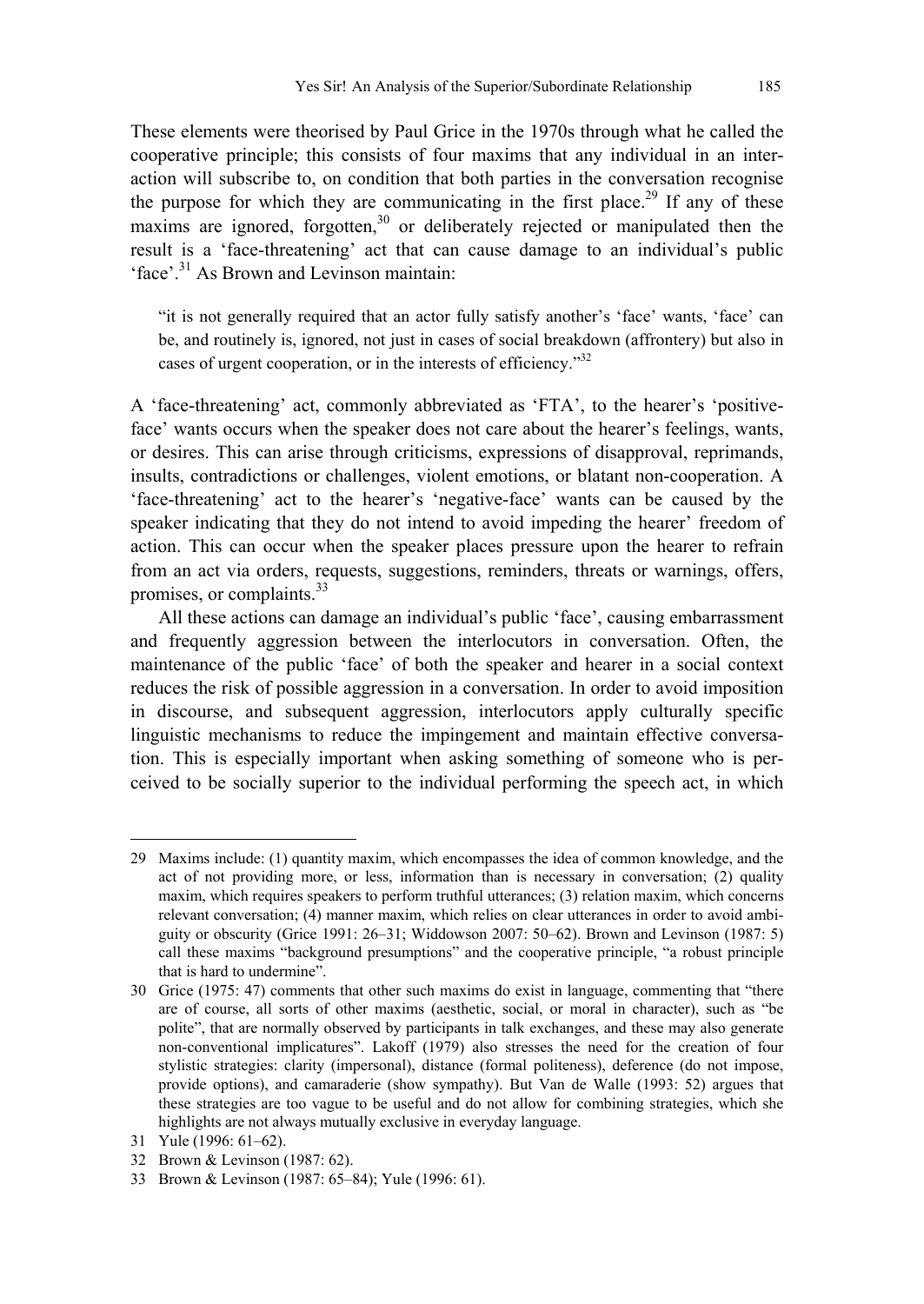case the socially subordinate individual must meet the expectations of the superior individual to maintain successful communication  $34$ 

#### 3 Differences in Superior/Subordinate Relationships

Social hierarchy is clearly present in the letters, and social dominance or subservience is reinforced through a stark contrast in styles as discussed in the introduction. Here, Piankh becomes the gauge at which to examine these relationships, since he is, in social definitions, the highest-ranked individual in the Late Ramesside Letters. This section will use Piankh's social position to define other individuals in regards to him, examining the general's role in his wider community, and the social actions expected of him by this community (and *vice-versa*). In the letters sent by Piankh, he generally does not include a formal introduction, with the exception of two letters. The first is P. Berlin 10489, which contains a short formal introduction principally due to the status of the recipient and her relationship to the general. Nedjemet, the recipient of the letter, was likely the general's wife, $35$  and this close intimate relationship is highlighted by the emotional overtones in the final line of the introduction. This emotional link characterises the relationship dynamics between Piankh and Nedjemet, as no other letters sent by Piankh have survived that include this emotional overtone:

P. Berlin 10489:

*r-nty tw=j dd ntr nb ntr.t nb(.t)* (3) *r-nty tw=j znj hr hr=w jmj*  $nh=t$  *jmj snb=t jmj.tw*  $ptr \leq j$   $\lt$  *tw*  $\gt$  (4) *jw=j jy.t mtw*  $\lt$  *=j> mh jr.tj*  $\lt$ *m> ptr*  $\lt$  *=t> r<sup>c</sup> nb zp-2* 

"As follows: every day I speak to every god and every goddess (3) whom I pass by to let you live and be healthy,<sup>36</sup> and to allow me to see  $\langle \text{you} \rangle$  (4) when I return and  $\langle \text{I} \rangle$  may fill (my) two eyes<sup>37</sup> with the sight of you!"<sup>38</sup>

The second letter to contain a formal introduction is P. BM EA 75019, in which the names of the sender and recipient are now lost in lacunae, but Robert Demarée suggests that, through the restoration of the titles, the sender must have been the General Piankh.<sup>39</sup> Although the formal introduction included in the letter is short, it is still present, and represents an uncharacteristic aspect of the format style used by the general:

<sup>34</sup> Goffman (1969: 213).

<sup>35</sup> Taylor (1998: 1146); Ridealgh (2011: 126–128); *contra*: Jansen-Winkeln (1995: 59–60), who suggests she may have been Piankh's daughter.

<sup>36</sup> See discussion of this translation by Junge (2005: 217).

<sup>37</sup> Wente (1967: 183) translates it as "fill my eye", but the dual form is reconstructed by Černý (1939: 54a, line 8).

<sup>38</sup> Černý (1939: 54); Wente (1967: 69 & 1990: 183). Unless stated the translations are the author's own. For author's own translations only transliteration has been provided.

<sup>39</sup> Demarée (2006: 15).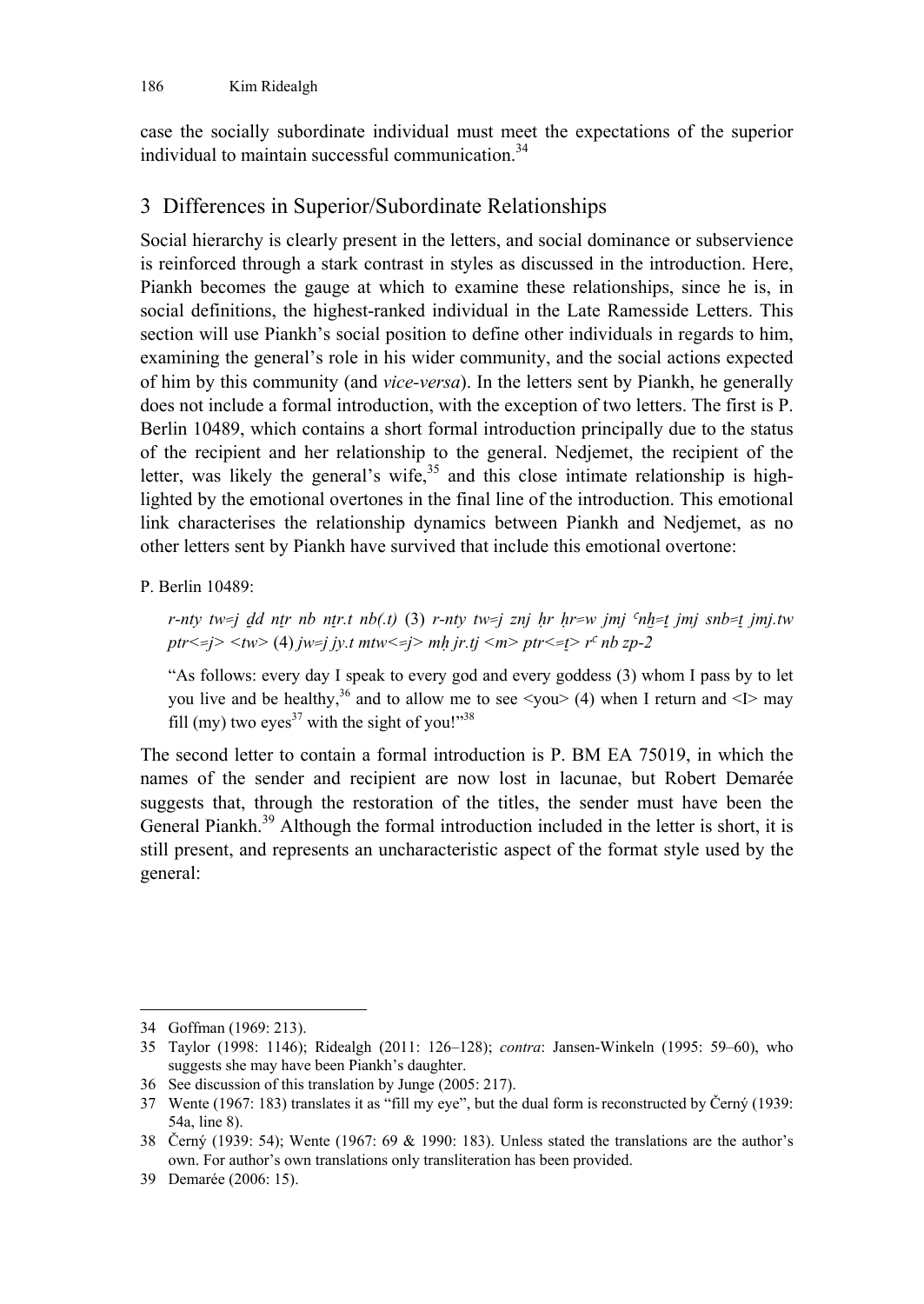#### P. BM EA 75019:

"[...] Royal Scribe, General [...] (2) [...] I speak to Pre-Horakhti, (when he rises and sets, to give to you a long life time), (3) a great old age and to give to you [...]."<sup>40</sup>

The main text of P. BM EA 75019 is purely task-orientated in which Piankh issues a series of commands to the recipient. Although this is similar to P. Berlin 10489, which includes a series of commands to Nedjemet, the exclusion of emotional overtones in the formal introduction and polite concluding formula suggest that she was not the (main) recipient of this particular letter. Yet the inclusion of the formal introduction does suggest that Piankh may have had a kin relationship with the recipient of P. BM EA 75019; its presence denotes that their relationship was not so clear-cut as superior/subordinate. The context of the letter would also support this relationship status, as Piankh places the recipient in a position of responsibility, perhaps even as his deputy, issuing an extensive series of commands. In the first request act the recipient has failed to fulfil a previous request act made to him, and Piankh reinforces his annoyance through the repetitive use of the exclamatory substantive  $zp-2$ <sup>41</sup> Although often reinforcers such as *zp-2* can be used to express joy or excitement (see example P. Berlin 10489, *rt*.4, above), Sweeney comments that in this particular context they are used "to focus their subordinate's energy on the task in hand".<sup>42</sup> In the example here, Demarée argues that the sequential past tenses used in the following extract imply that "the sender assumes that the recipient took measures to meet the requests immediately on the arrival of the messenger<sup> $\dot{y}$ </sup>,<sup>43</sup> demonstrating a bias towards the sender in the social relationship shared between the two individuals:

#### P. BM EA 75019:

"(4) As follows, (I have) sent to you this messenger of mine, I have caused to come to you another messenger (5) of mine at the end of summer, and you did not cause him to come (back) quickly! When my (6) letter reaches you, you shall dispatch the messenger of mine quickly here, do not let him wait (7) at all, after he has reached the place where you are, you shall cause to be brought to me all which I have written to you."<sup>44</sup>

The final request act in the letter is perhaps one of the most significant request acts contained in the entire corpus concerning wider political arrangements. It discusses not only the Libyan *Meshwesh* tribe,<sup>45</sup> and the military aid they provided for the general's campaign south into Nubia, $46$  but also the possibility that the king or/and his

l

<sup>40</sup> Translation by Demarée (2006: 14).

<sup>41</sup> The *zp-2* feature, used to emphasise imperative commands, is common in the Late Ramesside Letters and may represent more of an oral feature than a written one (*Wb* 3, 437.1–8; *TLA* Lemma number 70011).

<sup>42</sup> Sweeney (2001: 59–60, 236).

<sup>43</sup> Demarée (2006: 15).

<sup>44</sup> Translation by Demarée (2006: 15).

<sup>45</sup> Kitchen (1990); Haring (1992: 71).

<sup>46</sup> Haring (1992: 77).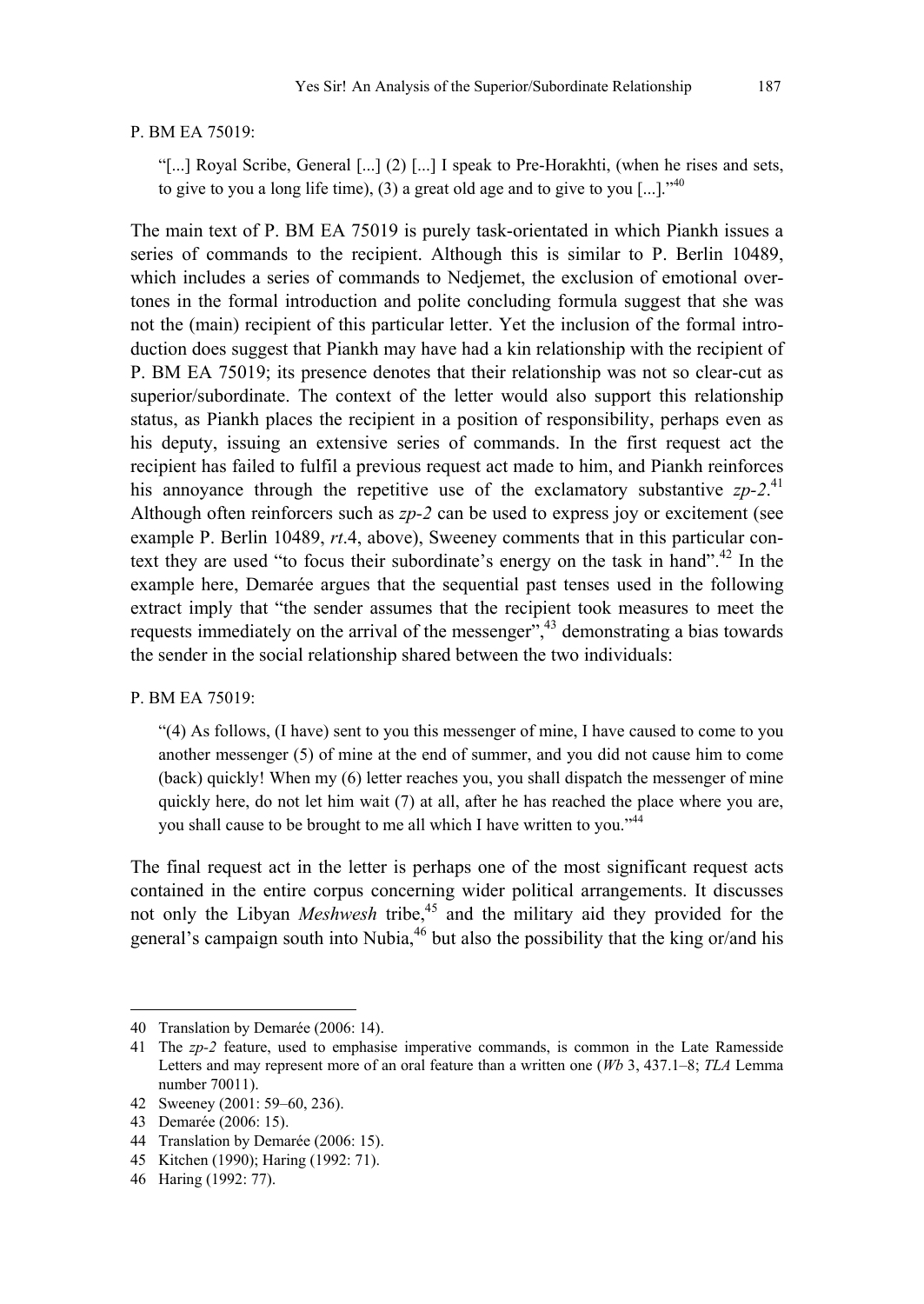representative (regularly) met with chiefs of this tribal group.<sup>47</sup> The recipient is requested to care for the needs of one of these chiefs:

#### P. BM EA 75019:

"(*v*.9) You know the saying that the great ones of the *Meshwesh* are guarding me (*v*.10) daily. And you shall cause to be filled a big *djeperet*-jar with sweet oil. And you shall cause it to be brought  $(v.11)$  to me. After they caused to say to you my message, saying that it was  $\left[\ldots\right]$  who caused to go to him.  $(v.12)$  Look after the condition of the Chief Imtawy, after coming into the company of the Pharaoh, LPH, with one hundred  $(v.13)$ chariots  $\left[\dots\right]$  (*v*.14)  $\left[\dots\right]$  (*v*.15)  $\left[\dots\right]$  to the fortress/stronghold  $\left[\dots\right]$  (*v*.16)  $\left[\dots\right]$  watch  $\left[\dots\right]$ ."<sup>48</sup>

The use of the short formal introduction and the level of responsibility expected in P. BM EA 75019 suggest that the relationship between the sender and recipient of the letter is not easily definable, but two assertions can be made. Firstly, the lack of emotional overtones rules out the possibility of the recipient being Nedjemet, and, secondly, the expectation of the sender that all request acts he makes will immediately be completed upon the letter being received, confirm that the recipient was the socially subordinate individual in the relationship. Demarée acknowledges this and argues that it is difficult to determine who the general is communicating with here, either a junior close relative or a subordinate. He decides on the latter, stating:

"I suggest that the most likely candidate is the Scribe of the Necropolis Dhutmose, whose special position as a highly trusted associate of Payankhi is well documented by several of the letters. If he were the intended recipient, this would also explain the presence of this letter among a group of documents, many of which are clearly connected to him. However, these are no more than plausible possibilities, and the letter itself contains no certain evidence/indication<sup>"49</sup>

The possibility that the recipient may have been a junior relative of Piankh, perhaps a son, fits far better with the established intimacy levels presented in the text. As will be examined now in the following section, letters sent by Piankh to Dhutmose only ever include a formal address, never any formal introduction, and as such, it is probably unlikely that the intended recipient of P. BM EA 75019 was the Scribe of the Necropolis Dhutmose. It certainly appears to be the case that Dhutmose was a trusted member of the general's administration team, but by employing the modern term 'associate' to define the relationship between the general and his scribe implies a far higher degree of equality between the two men than may have existed in a traditional superior/subordinate relationship.

#### 3.1 The Relationship between Piankh and Dhutmose

Due to the high frequency of letters that have survived written by the Scribe Dhutmose, a rare insight into the relationship he shared with his direct superior

<sup>47</sup> Demarée (2006: 18).

<sup>48</sup> Translation by Demarée (2006: 18–19).

<sup>49</sup> Demarée (2006: 18).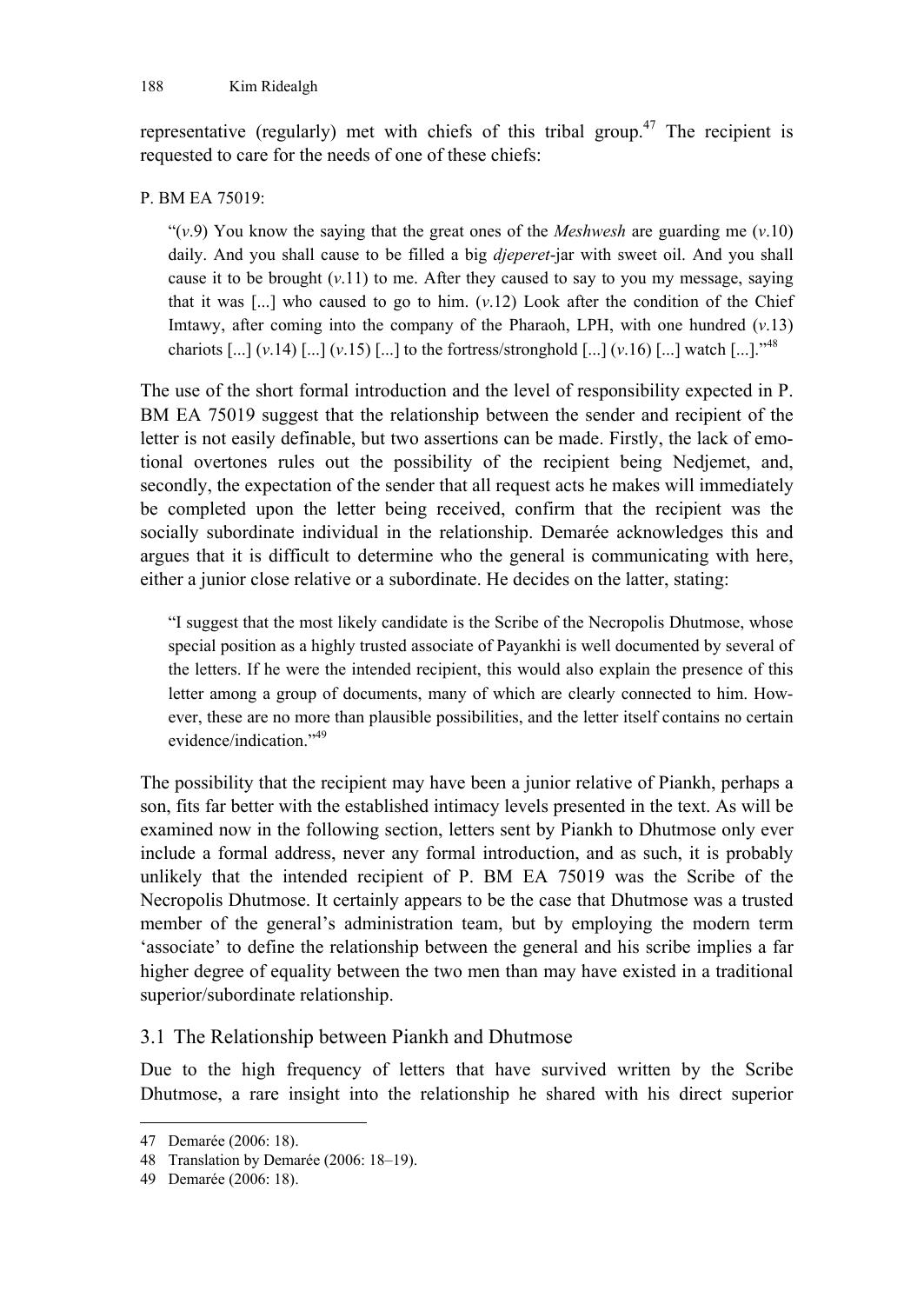Piankh can be explored. All the letters analysed in this section were written around Regnal Year 29 of Ramesses XI when Dhutmose was situated in southern Egypt, travelling between Thebes, Elephantine, and Nubia. The first group of letters to be examined are those written by Dhutmose to his family back in Thebes in order to inform them about his situation whilst absent from his home. In P. Turin Cat. 1972, Dhutmose describes his journey south and his relationship with the general:

P. Turin Cat. 1972:

j

*r-nty tw=j spr=k r p3y=j hry j3 j.jr=j gmj* (5) *jw dj=f jwj w<sup>c</sup> tzm r t3y=j jw=w gmj=j <m>-t3mtr n* (6)  $Db$ *j*  $jw=i$   $ph=f$  *r dmj*  $3bw$   $jw=f$  *dd n=j r-dd ky zp bn jw=k jy* (7)  $j$ *.n=f n=j jw=f dj.t*  $n=i$  <sup>c</sup>a, w hnk.t m  $p y \neq i$  shr, w-n-hr-h<sup>2</sup>, t iw=f dd n=j hsj (8) Mnt, w

"As follows: I have reached my superior. Oh, I discovered that  $(5)$  he had sent<sup>50</sup> a *tsm*boat<sup>51</sup> to collect me when they found me in the middle of  $(6)$  Edfu and then I met him in the town of Elephantine, where he said to me, 'Another time and you would not have had to come<sup>52</sup> (7), so he said to me. Then he gave to me bread and beer according to my<sup>53</sup> previous custom,<sup>54</sup> and he said to me 'Praise to  $(8)$  Montu<sup>55,  $\cdot$ , <sup>56</sup></sup>

In the above information act utilised by Dhutmose to notify his family of his safe arrival in Elephantine, he describes his journey, which perhaps involved him arriving at Edfu on his own accord and then the general supplying a boat for the remainder of the way south. The use of the phrase 'Then he gave to me bread and beer according to my previous custom,' denotes a regular meeting between the two men. This idea is then reinforced in the phrase by the inclusion of  $\frac{shr}{m-n-hr-h^2}$ , 'previous custom', and perhaps the two men even shared this meal together before praising the Theban warrior god Montu. The act of sharing food is highly intimate,  $57$  and if it is indeed the case that the two men shared a meal together on a regular basis, then it certainly

<sup>50</sup> Note the difference in translation by Wente (1990: 185) "I have found that he has made to send a *tsm*-boat"; this is due to the preterite circumstantial followed by a subjunctive, discussed by Junge (2005: 219).

<sup>51</sup> Porten et al. (1996: 61) comment that this type of boat is unknown from other sources.

<sup>52</sup> Porten et al. (1996: 61, no. 9) state "does this mean that the 'superior' comforts Thutmose in reassuring him that he will not employ him for another warlike enterprise in the future?". Perhaps this is the case, but the authors do not consider why this phrase is included. Černý, Groll  $\&$  Eyre (978: 270, ex. 738) translate this as a question, "Will you not come another time?".

<sup>53</sup> Wente (1990: 185) translates "our", which alters the meaning significantly.

<sup>54</sup> Porten et al. (1996: 61, no. 10) claim that this bread and beer are the same as the provisions given to Dhutmose in P. BM EA 10326 (*rt*.11–12), yet this seems doubtful since more than one letter discusses Dhutmose receiving provisions, as discussed below in main text. This is the only occurrence of food and a blessing in the Late Ramesside Letters, strongly suggesting that they ate the food after they blessed it.

<sup>55</sup> Another possible translation of this is given by the *TLA*: "Möge Mont <dich> begünstigen", as well as Porten et al. (1996: 61), "May Monthu favour (you)".

<sup>56</sup> Černý (1939: 7); Wente (1967: 24 & 1990: 185); Černý, Groll & Eyre (1978: 291, ex. 791, 378, ex. 1061); Porten et al. (1996: 61).

<sup>57</sup> Scholliers (2001: 7); Wendrich (2010: 211).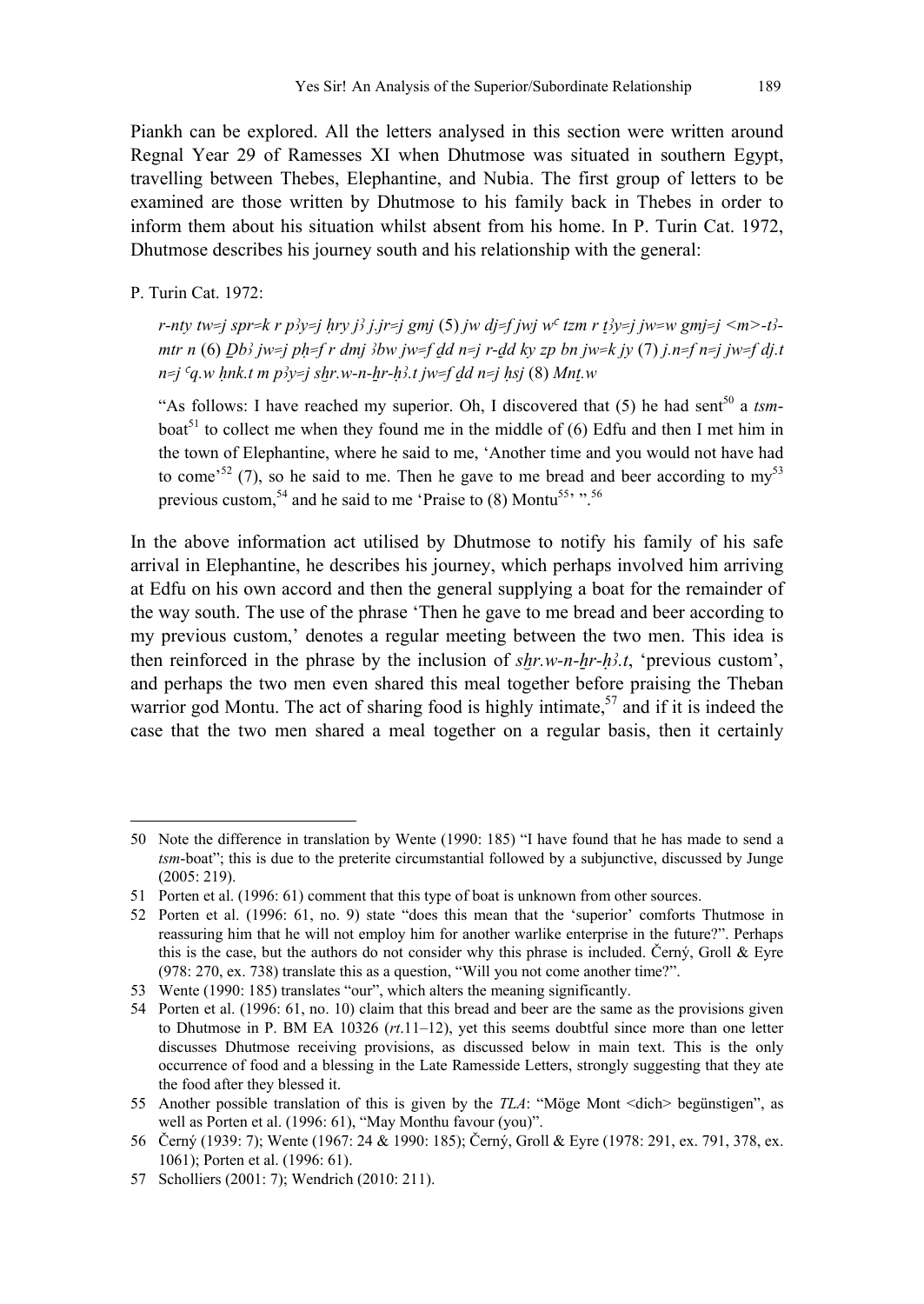indicates the exalted position of Dhutmose before his superior.<sup>58</sup> Sharing food also appears in another Late Ramesside Letter, P. BM EA 75020, *rt*.10, in which reference is made to the sender and recipient of the letter being 'dinner companions'.59 Here the act of sharing food is in itself an example of a politeness strategy used to diffuse tension between the two interlocutors after a dispute. In P. BM EA 75020, reference is made to the sender and recipient being 'dinner companions' in order to stress the shared, positive history between the two men, and, by implication, the long standing friendship that exists between them. For Dhutmose to regularly share food with his superior indicates that they too shared a far closer relationship than the rigid definition of the superior/subordinate relationship status may initially imply.

It is clear that Piankh as the socially superior individual was expected not only to provide transportation for the scribe but also daily rations of bread and beer; a sentiment reiterated in the next two extracts:

P. BN 199 V–IX+196 V+198 IV:

*jw=j spr r p*<sup>3</sup>y=j hry r (5) *[…] jw=f šzp n h*<sup>3</sup>*t jw=f jrj.t n=j nfr nb jw=f* (6) *[…] jy wn jw=j Tttt jrm=k hr nfr.w (7)*  $\int ... \int$  *nfr m h*;  $t j = k$  *jw=k jy jw=f dd n=j jw=k […]* (8)  $\int ... \int t h(n)q \cdot t$  *mmn.t jw=f jtj=j r p* $\frac{1}{2}$  *(9)*  $\left[ \ldots \right]$  <sup>*c*3</sup> *m-dj bt3 m-b3h p3y=j hry* 

"I have reached my superior at (5) [...] he received me upon arrival and did every good thing for me. He (said to me) (6) "[... If you had not<sup>60</sup>] come, then I would have argued with you. Now, good (things?) (7) [...] goodness in your heart and have come". He said to me, "You shall [...] (8) [...] bread and beer daily". He took me to my (9) [...] great because of/for an offence before my superior."61

#### P. BM EA 10326:

 $\overline{a}$ 

*hr tw=j m-šs zp-2 m-<sup>c</sup> p3y=j hry bw-jrj=f nnj* (11) *n=j di=f mjnj n=j w<sup>c</sup> mdq.t r-jwd hrw* 5<sup>62</sup> *5 <sup>c</sup>q.w-n-wnm m-mn.t w<sup>c</sup> nw jw=f*  $\delta zp$  *(12) <i>5 hnw n h(n)q.(t) m-mn.t m p* $\delta y = f b \delta k. w^6$ 

"Now, I am all right with my superior! He does not neglect me. (11) He has caused to gift me with one *mdg.t*-vessel every five days, <sup>64</sup> five ordinary loaves daily, and a *nw*-vessel, which receives (12) five *hin*-measures of beer daily, from his wages."<sup>65</sup>

<sup>58</sup> The *Maxims of Ptahhotep* (P. Prisse, *rt*.6.11–7.2) does provide some guidance on the correct way of eating with one's superior, although the state of the superior/subordinate relationship is not referred to. I am grateful for the reviewer of this article for pointing out this reference.

<sup>59</sup> Demarée (2006: 20). A reference is also made to dinner companions in P. DeM IV, *rt*.6–12: "Am I not your old eating companion? A man is happy when he is with his old eating companion. Possessions are good new, but friends are better old", see Sweeney (1998: 108, also 111).

<sup>60</sup> Reconstructed by Wente (1990: 186).

<sup>61</sup> Černý (1939: 5); Wente (1967: 21 & 1990: 186).

<sup>62</sup> In *r-jwd hrw 5* note the placement of the '5' after the associated noun, such as is normally found in expressions of time (Gardiner 1957: 194; Černý, Groll & Eyre 1978: 86–87). *Contra TLA*: "5 an jedem Tag", it seems likely that *m-mn.t* would be used instead to express '5 daily'.

<sup>63</sup> The *TLA* translates *m-mn.t m p'y=f b'k.w* as "täglich als meinen Lohn", even though the possessive article is  $p\gamma \neq f$ . For further information on  $b\lambda k$ .*w*-payments, see Bleiberg (1988: 168); Janssen (1993: 81–94); Haring (1997: 16); Warburton (1997: 237–239).

<sup>64</sup> Translation supported by Černý, Groll & Eyre (1978: 221, ex. 586).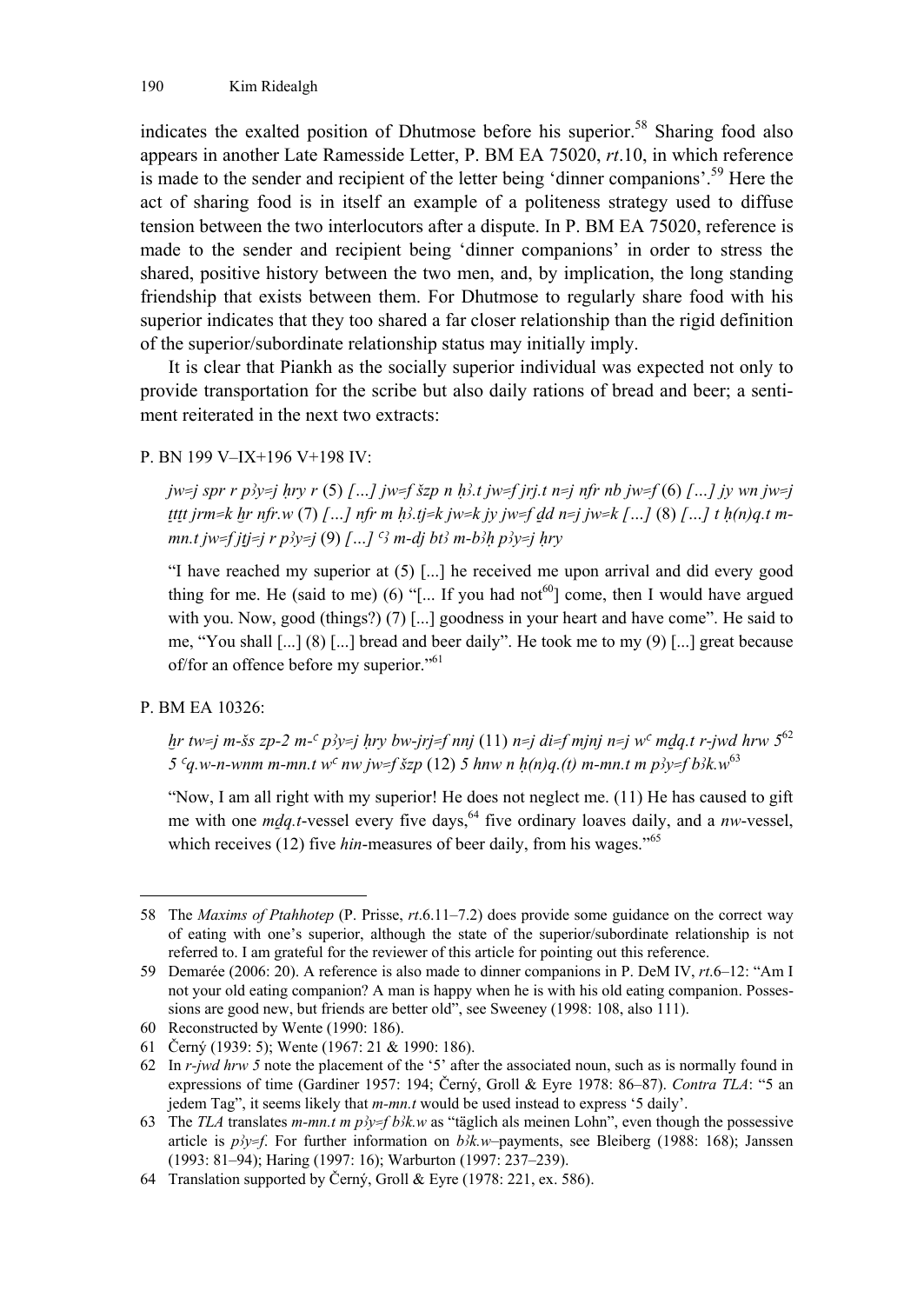Concerns surrounding the condition of this superior/subordinate relationship are evident in the extracts above. Dhutmose appears to be keen to ensure that the relationship remains within a traditional superior/subordinate equilibrium. Whilst some of the text in P. BN 199 V–IX+196 V+198 IV has lost its *Sitz im Leben* and is partially damaged, it is apparent that Dhutmose is writing to his son stressing the close relationship he shares with his superior, but the exact nature of the great offence, mentioned in line *rt*.9, is not clear. The two extracts demonstrate the importance of public 'face' within the relationship of superior and subordinate. From the viewpoint of Dhutmose, the scribe wishes to show the positive side of his relationship with the general and reinforce his elevated position with him, in order to support his social standing among his family and community members. Yet, the extracts also help to reinforce the public 'face' of Piankh, as the letters sent by Dhutmose concerning him are never negative or critical towards his superior. This appears to be a mechanism of politeness in the letters, threats or 'face-threatening' acts, i.e. negative comments, cannot be issued socially upwards. They can certainly be issued to those socially inferior, as demonstrated by Dhutmose in P. BN 198 III, *v*.3, when he strongly rebukes the laziness of an official left in charge of the Theban necropolis in his

The perception of the wider community towards the relationship between Piankh and Dhutmose also plays an important role in the maintenance of the public 'face' of Dhutmose. In two separate letters sent to Dhutmose, the senders of the letters make reference to this relationship. The first extract is taken from P. BN 198 I, a letter sent to Dhutmose by an unknown official at Medinet Habu:<sup>67</sup>

P. BN 198 I:

absence. $66$ 

*hr ptr r mh wd.yt 2 jw=k jrm p3y=k hry* (16) *jw bw jrj=k h3b n=j*  $\leq$ k tw=j ndnd=k [...] (*v*.1) *r(m)t* nb nty jy jm m-hd mtw=w dd n=j (v.2) tw=k m-šs sw nfr m-b $\lambda h$  p $\lambda y = f$  hry hr=w n=j (*v*.3) *mtr n=j.* 

"Now, see, it is the second campaign<sup>68</sup> that you are with your superior,  $(16)$  yet you have not written to me about your condition. I am inquiring about you […] (*v*.1) from everyone who comes downstream from there (where you are), and they tell me (*v*.2) that you are all right. 'He is good before his superior', so they tell me,  $(v.3)$  confirming (it) to me."<sup>69</sup>

In the second letter, P. BM EA 10419, *rt*.8–*v*.1, the Scribe of the Estate of Amun-Ra Hafy also writes to Dhutmose to inform him, "Now, you are all right before the general, there is no harm done to him. Now, no (*v*.1) man has reported you before him either".<sup>70</sup> These two separate statements not only reassure Dhutmose of the continuation of his public reputation and the maintenance of his own self-image within his

-

<sup>65</sup> Černý (1939: 17–18); Wente (1967: 37 & 1990: 191); Černý, Groll & Eyre (1978: 317, ex. 869).

<sup>66</sup> Wente (1967: 81–2 & 1990: 172–173.); Ridealgh (2013).

<sup>67</sup> Wente (1967: 17, 78).

<sup>68</sup> The second campaign is discussed by Thijs (1998: 99–103).

<sup>69</sup> Černý (1939: 66); Wente (1967: 78 & 1990: 199); Černý, Groll & Eyre (1978: 323, ex. 889, 443, ex. 1206).

<sup>70</sup> Translation by Janssen (1991: 18).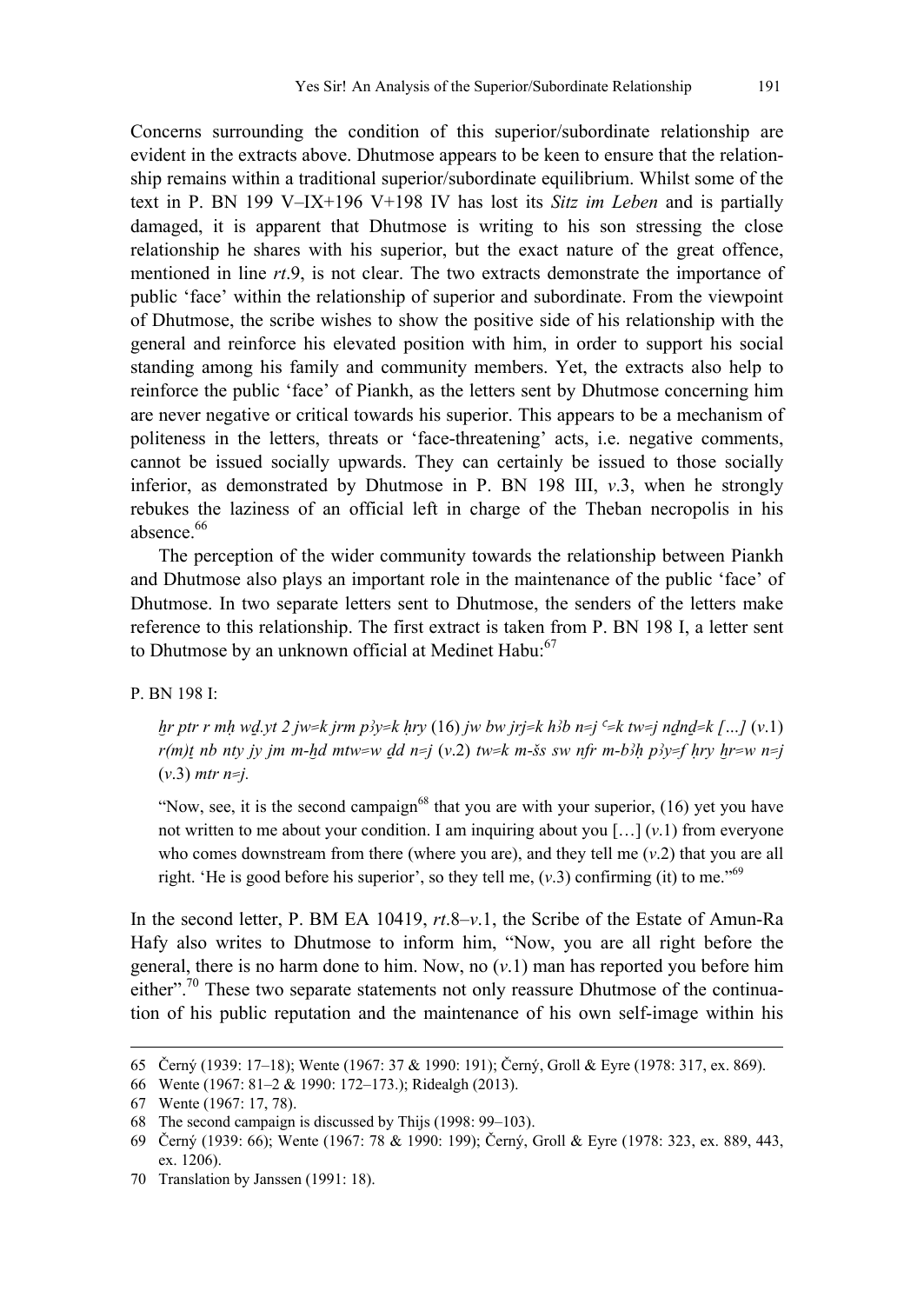wider community, but also act as a positive politeness strategy. By complementing Dhutmose on his good standing before the general, it reduces the threat to the scribe's 'positive-face', $^{71}$  and promotes good relations between the sender and recipient of the letter. This is a strategy present in the Late Ramesside Letters that is only used between men of equal stature or subordinates to their superiors, and generally the two individuals need to be well-acquainted with one another to fully utilise this politeness strategy.

#### 3.2 Letters Sent by Piankh to Dhutmose

The second group of letters under consideration here concern those sent by Piankh to Dhutmose<sup>72</sup>. Predominantly, these letters are task orientated, adhering to the stringent superior/subordinate format, yet subtle praises are apparent in the letters, reinforcing a close professional relationship between the two men:

#### P. BN 197 III:

*p*<sup>3</sup> *h* $b$ *b j.jrj=k r-dd jry=j <sup>c</sup>r<sup>c</sup>r wpw.t nb.t shn.w (4) nb<.w> n*  $p$  $y$  *<=j> nb nty r-jwd=j bn*  $tw = j \leq hr$  nny j.n=k sw (5) m-šs p<sup>3</sup> j.jrj=k j.jrj=k m-mj.tt m-dwn zp-2 wnn  $\lt$ t<sup>3</sup>y=j > š<sup>c</sup>.t  $(v,1)$  *spr r=k jw=k <sup>c</sup>r<sup>c</sup>r wpw.t nb.t shn nb jnk nty*  $(v,2)$  *r-jwd=k mtw=k jrj=w m-dj gmj=j n=k bt* $3$ *w* [space] (*v*.3) *jh rh=k sw* 

"As for you having sent word saying 'I have carried out every task and all the commissions of my lord, which are my responsibility:<sup>73</sup> I am not idle<sup>', 74</sup> so you said. It is (5) all right, what you have done. You should henceforth act the same way!<sup>75</sup> When my letter (*v*.1) reaches you, you will carry out every commission and every task of mine, which (*v*.2) have been given to you and complete them. Do not let me find fault with you. (*v*.3) Oh! You should know it."76

In this letter, Piankh repeats a previous statement made by the Scribe Dhutmose, and then praises his commitment to quickly fulfil the request acts issued to him. The manner in which Dhutmose formats the initial request, adding the phrase "I am not idle", counteracts the direct threat made by superiors to their subordinates not to neglect their orders seen in other letters such as P. BM EA 75018, *v*.7, P. BN 199 I, *rt*.4, P. BN 196 IV, *rt*.6. This type of threat is intended to 'encourage' subordinates to

<sup>71</sup> As discussed above, 'positive-face' acts reflect the aspiration that the wants of every member are desirable to (at least some) others. Conversely, 'negative-face' acts concern the desire by every member that their actions be unimpeded by others. The terms 'positive' and 'negative' are not used to stress that one is good and the other bad, merely that they are polar opposites of each other in terms of human interactional behaviour.

<sup>72</sup> Dhutmose is often referred to in the letters by a nickname: Tjaroy.

<sup>73</sup> Sweeney (2001: 167).

<sup>74</sup> Translation for 'idle' comes from Sweeney's interpretation of *nny* (*Wb* 2, 275.2–8; *TLA* Lemma number 84820; meaning to be weary/to be inert/to subside). Note that this is in opposition to Wente (1990: 184), who translates it as 'neglectful', which implies a different connotation. Černý, Groll & Eyre (1978: 305, ex. 827) also translate it as 'neglectful'.

<sup>75</sup> See Sweeney (2001: 167, no. 92).

<sup>76</sup> Černý (1939: 34); Wente (1967: 52 & 1990: 184); Černý, Groll & Eyre (1978: 123, ex. 434); Sweeney (2001: 167).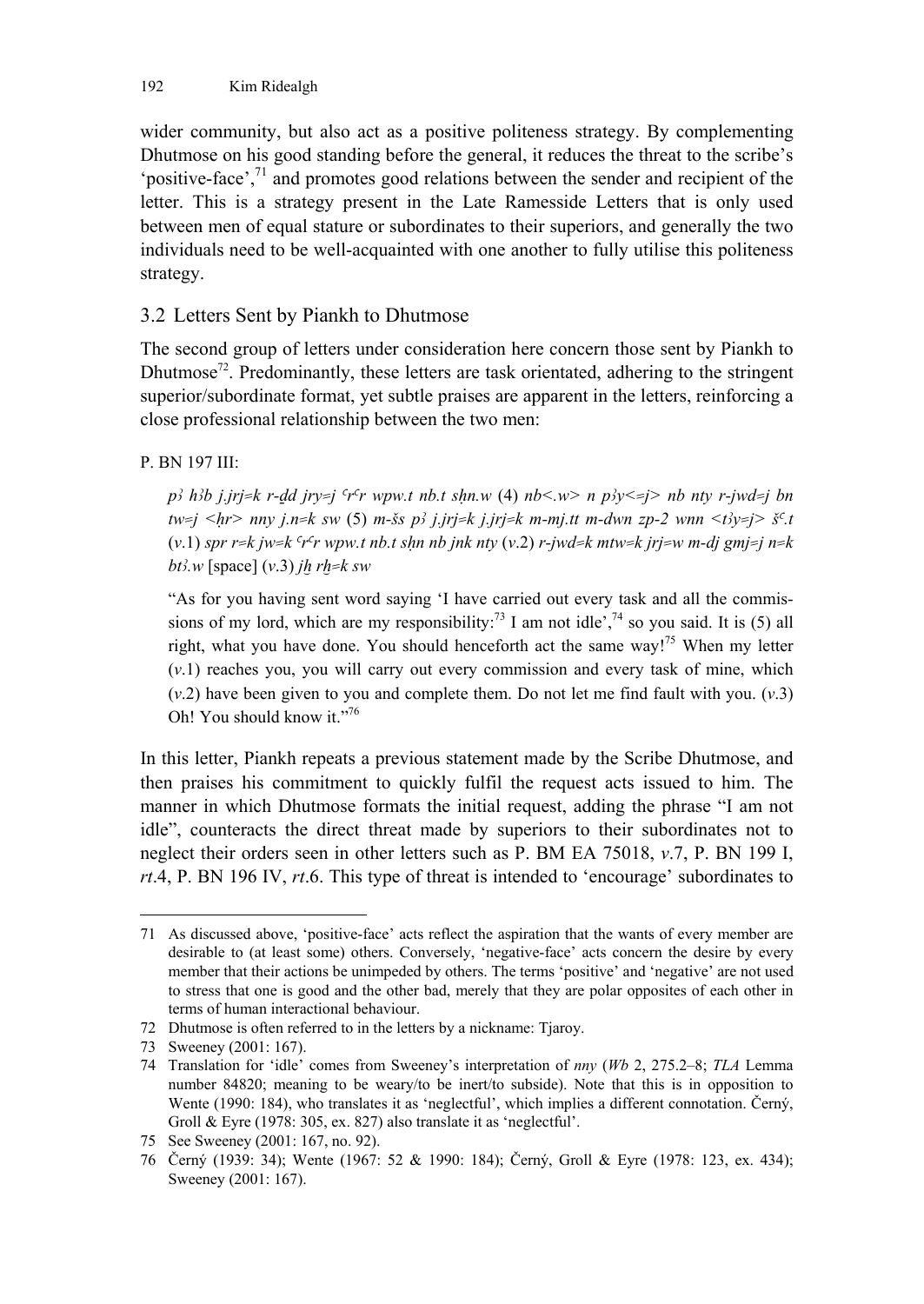complete the request act made to them by their social superiors, and appears to be part and parcel of the superior/subordinate relationship, reaffirming the social position between the sender and recipient of the letter. Sweeney states that to a certain extent this threat in this particular context actually functions as an indirect command, influencing the recipient to take a certain course of action.<sup>77</sup> For Dhutmose to acknowledge this linguistic mechanism in a previous letter to his superior, he demonstrates his obedience: no threat had to be issued for him to complete his tasks. Yet in order to motivate Dhutmose further, and ensure that all request acts issued by Piankh are met, the general issues the subsequent threat "Oh! You should know it":<sup>78</sup> the impact of the phrase is heightened by its placement on the papyrus itself, where it appears on a separate line clearly spaced away from the rest of the text, perhaps in order to visually accentuate the request act.<sup>79</sup> This phrase is used to reinforce the emphasis behind the need to complete the tasks issued in the request act, but the force behind the threat is significantly reduced by implying that Dhutmose already knows these tasks, hence then it may possibly be a linguistic term to reinforce social superiority. The same phrase is present in the extract below in order to reinforce the request act:

P. BN 197 V:

*wnn t* $3y= j \xi^c$ *t spr r=k (3) jw=k dj.t jnj.tw nh* $3j$  *n hbs (4) jz m <sup>c</sup>rq.w qn.w jw (v.1) m-dj […] jw jw jrj=w (v.2) m pry.w r wt r(m)t jm=w tw=k rh (v.3) p* $\frac{dy}{dx}$  *nty tw=j m n<sup>c</sup>j r jrj=f (v.4) j.*  $3s$  st n=j m-dj  $^c h^c = w$  gr mntk  $(v.5)$  jh rh  $\le k$  sw

"When my letter reaches you, (3) you will organise a lot of old clothes (4) to be brought, consisting of many bundles  $(v.1)$ . Do not [be idle!].<sup>80</sup> Then they will be used  $(v.2)$  as strips in order to bandage the men with them. You should know  $(v.3)$  about this expedition, which I journeying to undertake.<sup>81</sup> ( $v$ .4) Quickly send them to me. Also, do not let them wait on your part. (*v*.5) Oh! You should know of it."<sup>82</sup>

P. Berlin 10487 is a highly significant letter, as Piankh not only instructs Dhutmose to aid his wife Nedjemet in the interrogation of two *Medjay*, and then their subsequent execution, but he also makes reference to the pharaoh. Piankh uses this letter to reassure Dhutmose of his conduct, emphasising this reassurance through the inclusion once again of the exclamatory *zp-2*:

-

<sup>77</sup> Sweeney (2001: 158).

<sup>78</sup> Sweeney (2001: 167) translates this phrase as "Do take note".

<sup>79</sup> The same phenomenon appears in P. BN 197 V, *v*.5. Perhaps this is a visual reinforcement of the request act issued by a superior individual?

<sup>80</sup> Reconstruction here based on use of *nny* in P. BN 197 III, *rt*.4.

<sup>81</sup> Translation supported by Černý, Groll & Eyre (1978: 298–299, ex. 815).

<sup>82</sup> Černý (1939: 35); Wente (1967: 52 & 1990: 182).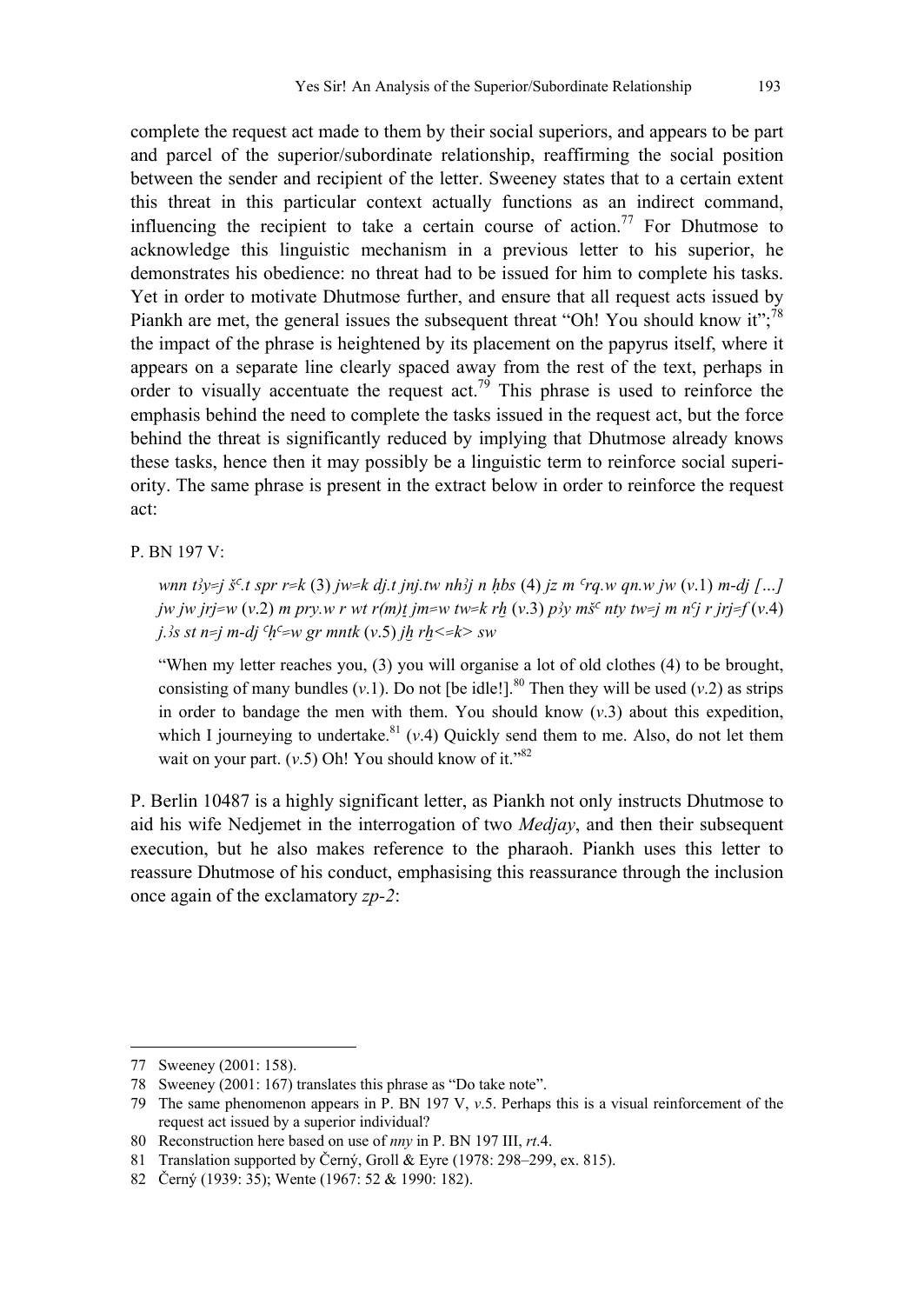#### P. Berlin 10487:

 $\overline{a}$ 

*kt md(w).t jr Pr-<sup>c3</sup> <sup>c</sup>.w.s (9) <i>j.jrj=f ph p3y t3 mj-jh zp-2 jh jr Pr-<sup>c3</sup> <sup>c</sup>.w.s (v.1) hry njm m-r-<sup>c</sup> hr m-di p* $3y$  *3*  $3bd$  *n hrw (v.2) j.jrj*  $\leq i$  *is dit wsh.t jw bw-pw=k dit jnj.tw n=j w<sup>c</sup> dbn nbw w<sup>c</sup> dbn hd*  $(v.3)$  *m-mj.tt sw m-šs zp-2 m-dj h3.ty=k <m-s3> p3y jrj=f* 

"Another matter: as for Pharaoh, LPH, (9) how will he ever reach this land? Now, as for Pharaoh, LPH,  $(v,1)$  whose superior is he anyway?<sup>83</sup> Now, as for these 3 full months  $(v,2)$ that I sent a barge<sup>84</sup>, you have not sent me one *deben* of gold or one *deben* of silver  $(v.3)$ either: it is all right! Do not worry yourself about what he did."85

This extract refers to the pharaoh Ramesses XI, challenging his position as supreme ruler in southern Egypt. Piankh states "Now, as for Pharaoh, LPH, whose superior is he anyway?", suggesting that Ramesses XI no longer had any real control over the Theban area towards the twilight of his reign (Regnal Year 29 of Ramesses XI).<sup>86</sup> To make such open comments towards the pharaoh in a letter to a scribe indicates not only a high level of trust between Piankh and his subordinate, but also reinforces the lack of Pharonic power in the Theban area, further demonstrating the instability of the central administration at the end of the New Kingdom.<sup>87</sup>

The letters in this section demonstrate the expectations on both sides of the superior/subordinate relationship, and in some ways the idea of reciprocity is relevant here. Piankh expects a certain level of commitment and professionalism from Dhutmose, whilst in return Piankh is expected to supply Dhutmose with his daily needs and provide the scribe some degree of protection from his status. Reciprocity is, thus, not limited to relationships with the divine or the king,<sup>88</sup> but appears in lower

<sup>83</sup> Sweeney (2001: 145) comments that rhetorical questions are a feature of superior style language. Junge (2005: 168) translates the passage as "And as for pharaoh — whose master still?", whilst Černý, Groll & Eyre (1978: 36, ex. 86) translate the passage as "As for pharaoh, l.p.h., whose lord is he still?", but then translate it differently twice later in the book: "But Pharaoh (l.p.h), after all, whose chief is he?" (1978: 139, ex. 478) and "And as for Pharaoh, whose master (is he) still?" (1978: 557, ex. 1596).

<sup>84</sup> This follows Sweeney's (2001: 80) translation, *contra*: Cassonnet (2000: 37–38).

<sup>85</sup> Černý (1939: 36); Wente (1967: 53 & 1990: 183); Sweeney (2001: 80, 145).

<sup>86</sup> Although it initially appears that the authority of Ramesses XI had very little impact in Thebes during the majority of his reign, it was, however, still present, and incidentally remained present in the documentation during the *whm-ms.wt* period. Documentation suggests that Ramesses XI remained responsible for appointing key positions in Thebes in Regnal Year 17, and members of the tomb robberies tribunals were all functionaries of the king (Lull 2006: 40–42). Ramesses XI continued to appear in documentation after Regnal Year 19, demonstrating that he remained active in Upper Egypt after the introduction of the *whm-ms.wt* period. The king is recorded in P. BM EA 10383, *rt*.3.4, as having been present in Thebes in Year 2 of the *wHm-ms.wt* (Regnal Year 21), and the royal court is alluded to in one of the Late Ramesside Letters, which is dated after this period (P. BM EA 10430, *rt*.5). Lull (2006: 60) estimates that Ramesses XI died in Regnal Year 33 or Year 14 of the *whm-ms.wt*. A stele from Regnal Year 27 of his reign at Abydos (CGC 25745) indicates that the period of renewal was not completely institutionalised, as even on his own monuments the regnal years of Ramesses XI were preferred instead of the *whm-ms.wt*.

<sup>87</sup> Commentary on this passage is provided by Wente (1990: 171); see also, no. 7 above.

<sup>88</sup> Lichtheim (1983: 31–34); Assmann (1989: 73 & 1995: 60–69, 111); Janssen (1994: 136); Baines (2001: 16).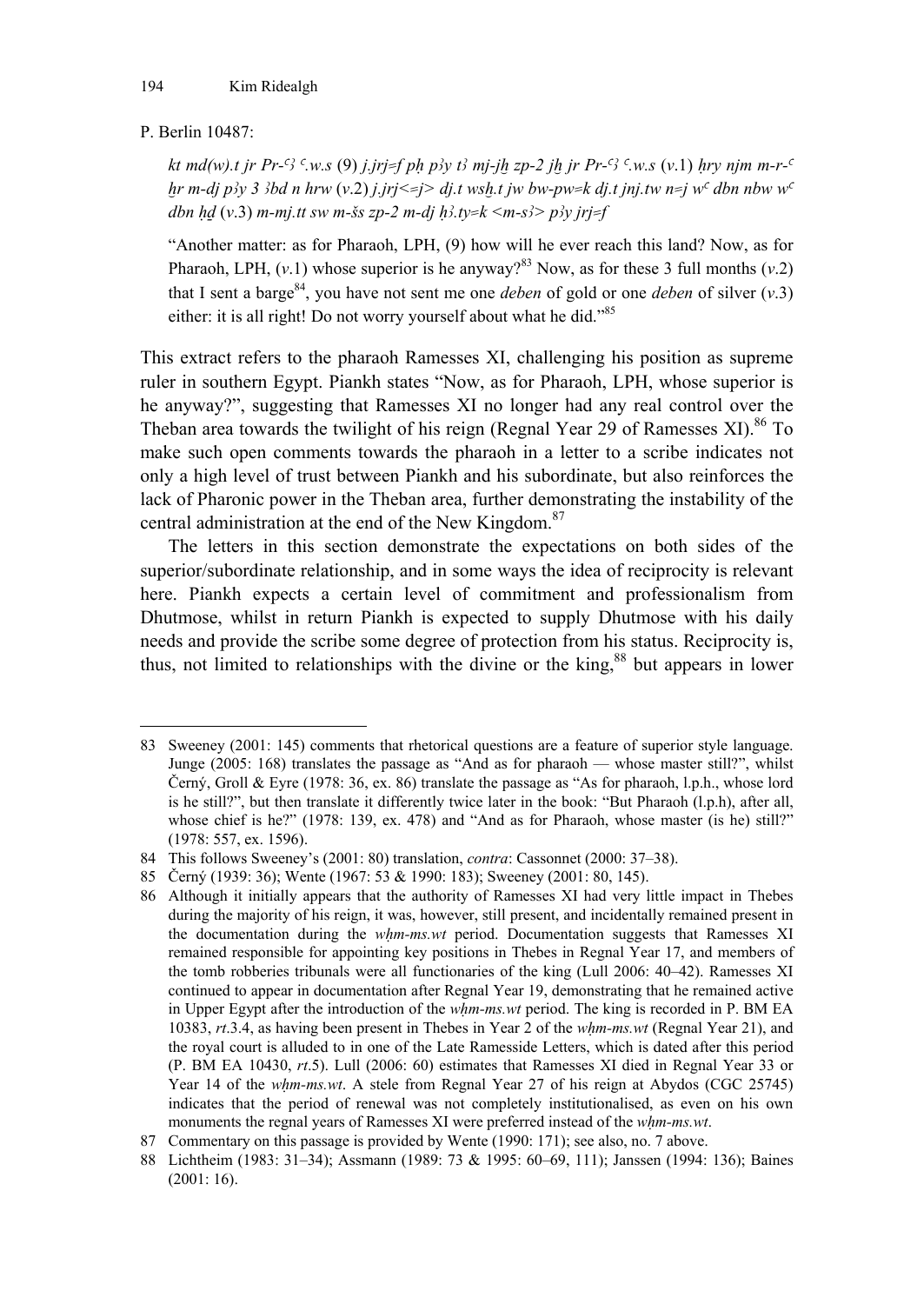levels of the social stratum as well, suggesting that it was an essential aspect to the maintenance of relationships of any nature. $89$ 

A manifestation of the relationship between Piankh and Dhutmose is found in the letters between the Second Priest of Amun-Ra Hekanefer and Dhutmose. Hekanefer was the second son of the General Piankh,<sup>90</sup> and appears alongside his father in a graffito found in Luxor temple.<sup>91</sup> As his role of Second Priest, Hekanefer would have been deputy to his father who became High Priest of Amun in Regnal Year 26. Hekanefer appears as the sender of two letters, P. BM EA 10300 and P. Turin 1974, both of which are dated after the appointment of Piankh to the position of High Priest of Amun.<sup>92</sup> In P. BM EA 10300, Hekanefer writes to Dhutmose<sup>93</sup> utilising an introduction full of emotional sentiment:

#### P. BM EA 10300:

 $m^cnh\text{-}wd\text{-}snb$  m  $hs(w)$ .t Jmn-r<sup>c</sup> nwt ntr.w tw=j dd n (3) ntr nb ntr.t nb(.t) ntv tw=j znj hr  $h$ r=w jmj n=k  $n-h$ -wd $3$ -snb  $n\in\mathbb{N}$ , w q $3(4)$  j $3w$ , t  $3$ , t hs(w), t qn, w- $3$  m-b $3h$  Jmn-r<sup>c</sup> nswt ntr.w  $(5)$  *p*<sup>3</sup>*y*=*k nb r<sup>c</sup> nb zp*-2

"In life, prosperity, and health, and in praise of Amun-Ra, king of the gods. Every day I speak to (3) every god and every goddess whom I pass to let you live, prosper, and be healthy, to have a long lifetime, (4) a great and good old age and a vast amount of favour before Amun-Ra, the king of the gods,  $(5)$  your lord!"<sup>94</sup>

After the formal introduction, the letter includes a request act for more information on Dhutmose's health. Health-related request and information acts provide an emotional link between the sender and recipient, reminding both of the expectations each individual shares concerning the other. Yet this positive politeness strategy only appears in letters where the sender and recipient are well acquainted (for example, P. Turin Cat. 1973, *rt*.11–13, sent by Dhutmose to his son); letters sent by superiors to their subordinates, and *vice-versa*, do not include such request or information acts (unless they are related), only retaining the references to health in the formulaic introduction and conclusion of the letter. The request and information acts are used to demonstrate care and familiarity; the structure of the request itself is generally irrelevant, what is more important is that the request is made; hence it is often used in letters between family members. In the same section Hekanefer requests Dhutmose to pray for his safe return, something that is normally more characteristic of the letters sent by Dhutmose to his friends and family:

-

<sup>89</sup> On a similar note, Sweeney (1998: 107) highlights the use of gift-giving between friends (social equals) in surviving texts from Deir el-Medina, in order to reinforce their relationships, but this does not seem to occur in the Late Ramesside Letters.

<sup>90</sup> Kees (1953–1958: 167, 318); Černý (1973: 382).

<sup>91</sup> Daressy (1893: 32).

<sup>92</sup> Lull (2006: 66).

<sup>93</sup> In the two letters sent by Hekanefer, P. BM EA 10300 and P. Turin 1974+1945, note the different spellings of Tjaroy, perhaps the two letters were not written by Hekanefer but dictated by him. This relates to a much wider problem concerning authorship of the letters and its implications on written discourse, which falls beyond the present remit of this article.

<sup>94</sup> Černý (1939: 38); Wente (1967: 55 & 1990: 181).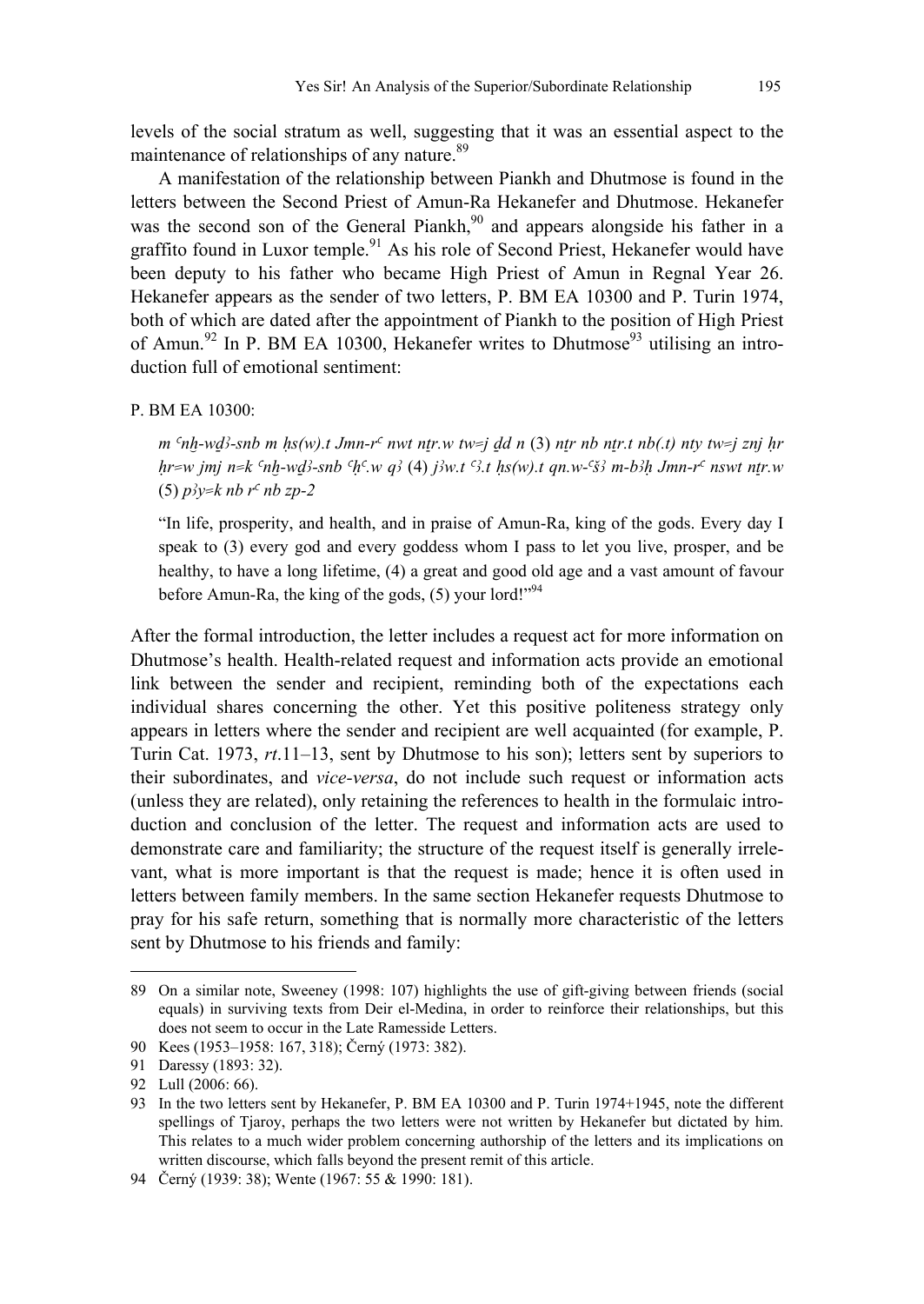#### P. BM EA 10300:

*wnn t}y=j š<sup>c</sup>.t spr r=k jw=k dd n (6) Jmn-r<sup>c</sup> nswt ntr.w Mwt Hnsw Jmn-hnmt-r-nhh ntr.w nb.w W#s.t* (7) *sdj <wj> jnj wj r nwt jw=j onX.kwj mtw=j mH qnj* (8) *jm=k mtw=k tm rwj=k*   $h/b$   $n=j$   $c=k$  nfr snb=k

"When my letter reaches you, you shall say to (6) Amun-Ra, king of the gods, Mut, Khonsu, Amun-United-with-Eternity, and all the gods of Thebes, (7) 'Save me and bring me back to Thebes alive', and I may fill (my) embrace (8) with you. And do not cease to send word to me about your condition. May your health be good."<sup>95</sup>

This level of sentiment is continued in the second part of the letter in which Hekanefer requests more information on Dhutmose's state of being:

#### P. BM EA 10300:

*wnn p* $y = j$  *š<sup>c</sup>.t spr r=k jw=k dd n Jmn jnj <wj> mtw=k tm (v.6) rwj=k h* $b$ *b n=k <sup>c</sup>=k nfr snb=k* 

"When my letter reaches you, you shall speak to Amun to bring me back. And do not  $(v.6)$  cease to send word about your condition. May your health be good.<sup> $v.96$ </sup>

The letter appeals to the 'positive-face'<sup>97</sup> of Dhutmose by creating an emotional link between the sender and recipient through the use of the health-related request act;<sup>98</sup> this act reminds the recipient of the sender's emotional connection. The increased intimacy in the superior/subordinate relationship between Piankh and Dhutmose is reinforced by the clear emotional ties between Hekanefer and Dhutmose; the generational divide between the two men reduces the impingement of their social division.

Hekanefer writes again to Dhutmose in P. Turin Cat. 1974+1945. Once more the letter is characterised by an emotional formal introduction. This time, however, after Hekanefer explains that he has been praying for Dhutmose, the context is more family-related discussing a member of Dhutmose' household, Hemetsheri:

P. Turin Cat. 1974+1945:

 $r$ -nty  $Hm(t)$ -*Srj.t*  $n$ *h.tw sw m*  $n-h-fwd$ *-snb] (v.4)*  $m$ -dj  $\frac{\partial y}{\partial t}$   $h\frac{\partial z}{\partial t}$   $k$   $m-s$   $\frac{\partial z}{\partial s}$   $k$   $m$   $h$   $\frac{\partial z}{\partial t}$  $r$  *ptr=k r sdm*  $c=$ *k m-[mn.tt]* 

"As follows: Hemetsheri is alive, she is alive, [prospering and healthy]. (*v*.4) Do not worry about her! You are the one whom she desires to see and to hear about daily."<sup>99</sup>

Both letters suggest, by utilising long emotional formal introductions, domestic request and information acts, and positive politeness mechanisms, that the sender and recipient were well-acquainted. The relationship between the two men resembles the

<sup>95</sup> Černý (1939: 38); Wente (1967: 55 & 1990: 181). It is not uncommon in the Late Ramesside Letters to find that the letter was concluded and then reinitiated at a later date before being sent.

<sup>96</sup> Černý (1939: 38); Wente (1967: 55 & 1990: 182). The same phrase exists in P. Turin Cat. 1974+1945, *v*.5.

<sup>97</sup> See above, no. 71.

<sup>98</sup> Also recognized by Sweeney (2001: 245).

<sup>99</sup> Černý (1939: 40); Wente (1967: 56 & 1990: 182).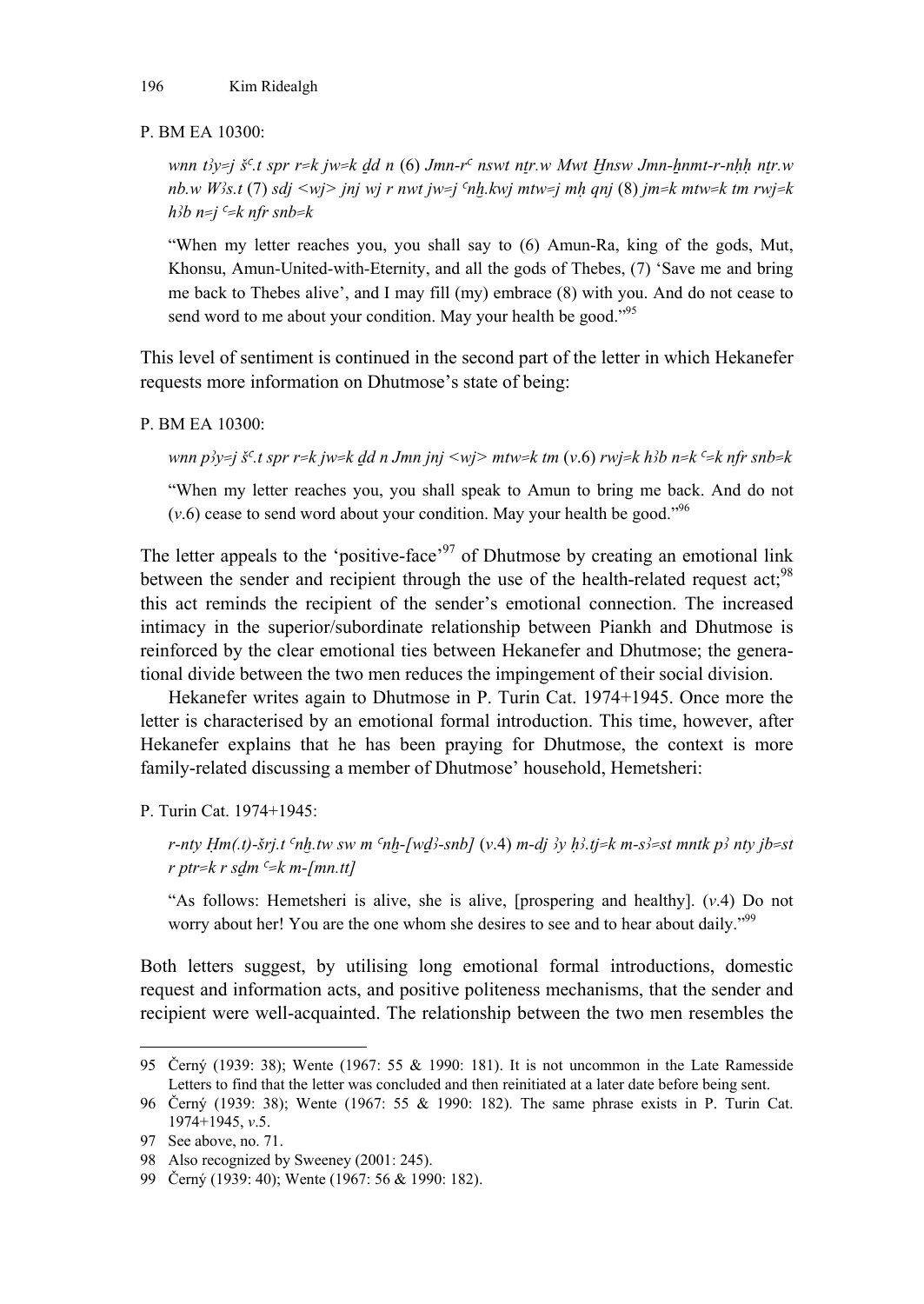close professional relationship between Piankh and Dhutmose, but the generational divide allows for a more intimate manifestation of this relationship, expressed within the emotional overtones and domestic request acts concerning family.

#### 3.3 Relationship Maintenance between Piankh and Other Officials of the Late Ramesside Letters

Beyond the close superior/subordinate relationship that exists between the general and Dhutmose, the relationships Piankh experiences with other members of the Late Ramesside Letters are more distant and formal. This section will highlight the concept of linguistic formality found in the Late Ramesside Letters. Formality is in itself a marker for social distance. The more socially removed the sender and recipient of the letter were, the more formal the construction and language of the letter. Hence, formality is not a separate concept to politeness but rather a manifestation of it. Formality is after all the inclination of interlocutors to respect underlying adherences to letter construction in order to ensure successful communication. In P. Berlin 10488, Piankh sends a letter to the administrator Payshuuben concerning the interrogation of two *Medjay*. The letter expresses their overly formal relationship since Piankh includes no polite forms or praises, as he does with Dhutmose, and utilises a succession of direct request acts including the use of professional threats to reiterate the urgency behind the request acts. Piankh is able to behave in such a manner because of his vastly elevated social position:

#### P. Berlin 10488:

l

 $sdm \leq j$  md(w).t nb j.h<sup>3</sup>b=k hr=w p<sup>3</sup> dd j.jrj=k (3) t3y md(w).t p3y Md3.y 2 r-dd<sup>100</sup> dd=w  $n^2y$  md(w).t j.jr w<sup>c</sup> (4) jrm Ndm<.t> sš T $2ry$  m-mj.tt mtw=k h $2b$  mtw=k dj.t jnj.tw (5)  $p_2y$ *Md* $3y$  2 r pr=j mtw=k jnj ph.wj n $3y=w$  md(w).t m-šs zp-2 (6) mtw=k hdb mtw=k h $3^c$ w p $3y$ *mw m grh jw (v.1)*  $m$ -dj  $\binom{m}{m}$  *r(m)* $t$  *nb p* $\frac{3}{y}$  *t* $\frac{3}{7}$   $\leq$   $j$   $\geq$   $m$  $\leq$  *w* 

"I have heard every matter that you have sent word about. (As for) the remark you made about (3) this matter of these 2 *Medjay*, saying, 'They said these words',<sup>101</sup> join up (4) with Nedjemet and the Scribe Tjaroy (Dhutmose) as well, and you shall send word, and have (5) these 2 *Medjay* brought to my house, and you shall get to the bottom of their words properly! $102$  (6) And you shall kill them, and throw them [into] the water by night, but  $(v,1)$  do not allow anyone to know about them.<sup>"103</sup>

The rigid criteria that support the superior/subordinate dynamic require more adherence the further separated socially the superior and subordinate become. A good example of this is the relationship demonstrated between the general and Butehamun,

<sup>100</sup> See the discussion by Sweeney (2001: 172, no. 134) on *r-dd*.

<sup>101</sup> Černý, Groll & Eyre (1978: 328, ex. 898) translate this direct speech as "May they speak their case?".

<sup>102</sup> The translation of this phrase is discussed by Sweeney (2001: 173, no. 137). Wente (1990: 183) translates *m-Ss* as "in short order", but here the translation has followed the one proposed by Sweeney.

<sup>103</sup> Černý (1939: 53–54); Wente (1967: 69 & 1990: 183); Černý, Groll & Eyre (1978: 361, ex. 1024); Sweeney (2001: 172–173).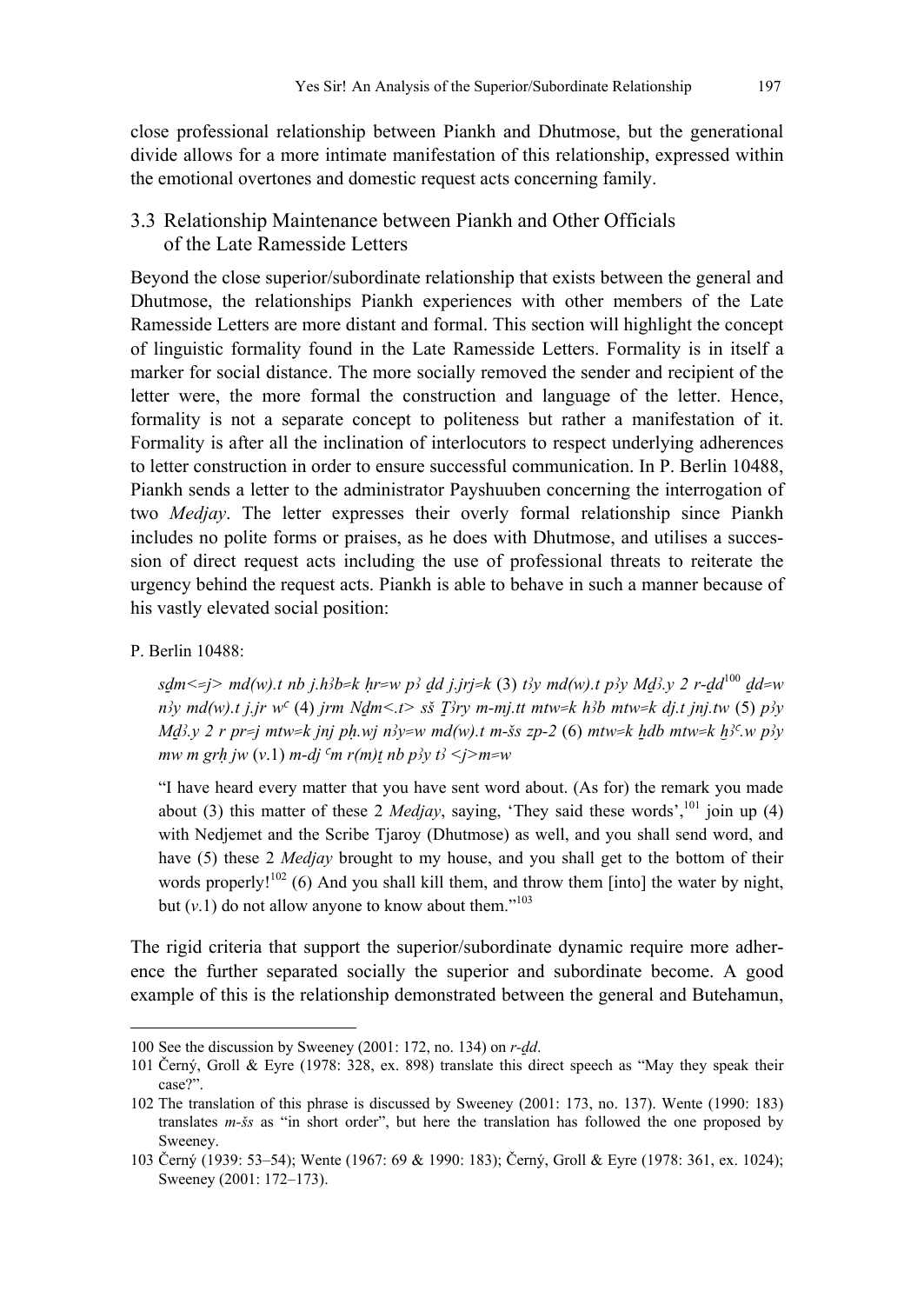who, in spite of being the son of Dhutmose, had a far more formal relationship with the general than his father. In P. BM EA 10326 Dhutmose cautions his son to obey Piankh absolutely, even to the extent of excluding himself from the request act issued to Butehamun:

#### P. BM EA 10326:

*hr mdwj=j m-dj Hr-n-Jmn-pn<sup>c</sup>=f hr*<sup>104</sup> *p*<sup>3</sup> *shn n p*<sup>3</sup> $y=$ *k hry (v.14) jmj mdwj=f m-dj=k gr*  $mntf^{105}$  *jw=tn h* $3p.t=f$  *r=j jw m-jr mdwj m-b* $3h$  *ky* 

"Now, I have spoken with Heramenpenaf concerning the commission<sup>106</sup> of your superior. (*v*.14) Let him speak with you also himself, then you (pl.) shall keep it secret from me. Do not speak about it in front of another."107

P. BM EA 10375, a letter sent by key necropolis officials, including Butehamun, to the general, is one of the best examples of the formality of the superior/subordinate relationship. Such formality can be found in older letter groups. For example, consider the use of fawning language employed in the Middle Egyptian letter P. Hekanakht  $3.108$  This letter demonstrates that linguistic conventions employed in the Late Ramesside Letters had their foundation in earlier linguistic tradition. In the text Hekanakht is careful to reduce the imposition to the public 'face' of his superior, the Overseer of Lower Egypt Herunefer, by including a suitable formal introduction and linguistic mechanisms that refer to Herunefer's superior status. The same considerations can be found in P. BM EA 10375, which begins with a very extensive formal introduction (*rt*.1–9). The concluding line of the formal introduction containing the blessings differs from those found between family members and close friends. Instead of the phrase *mtw=j mH qnj jm=k*, "and I may fill (my) embrace with you", the phrase *mtw=n mh jr.t*<sup>109</sup>={t}n m ptr=k, "and we may fill our eye(s) with the sight of you", is used.<sup>110</sup> This alteration in the address of an individual vastly superior to the senders of the letter reaffirms their social position, as intimacy is closely linked with social status, and, as such, it would be incoherent to the necropolis officials to have intimate contact with their superior. Incidentally, the use of  $m w = n m h$  jr.t= $\{t\}$ n m ptr=k is only

<sup>104</sup> Junge (2005: 191) adds an '*n*' here, but the text in Černý (1939: 20) is unclear.

<sup>105</sup> Junge (2005: 191) writes this as *mnt=f*.

<sup>106</sup> *sHn* has no clear plural strokes in the text itself so it has been translated in the singular form here.

<sup>107</sup> Černý (1939: 20); Wente (1967: 38 & 1990: 192). Junge (2005: 191) translates the phrase as "Now, I have talked to Harnamanapnaf about the orders of your superior. Make him talk to you himself, (but) keep it secret concerning me without talking in anybody else's presence". Where as Wente (1990: 192) translates the section as "And I have spoken with Heramenpenaf concerning the orders of your superior. Let him speak with you, also, (but) you both shall keep it secret from me. And don't talk in the presence of another".

<sup>108</sup> Wente (1990: 62).

<sup>109</sup> It is unclear whether this *jr.t* should be the same as the one in P. Berlin 10489, *rt*.4, but they are written differently in the text, so perhaps they should not be translated in the same way.

<sup>110</sup> Černý (1939: 44); Wente (1967: 60 & 1990: 194). Sweeney (2001: 245) highlights this difference, but translates the phrase as "we may fill our gaze with the sight of you".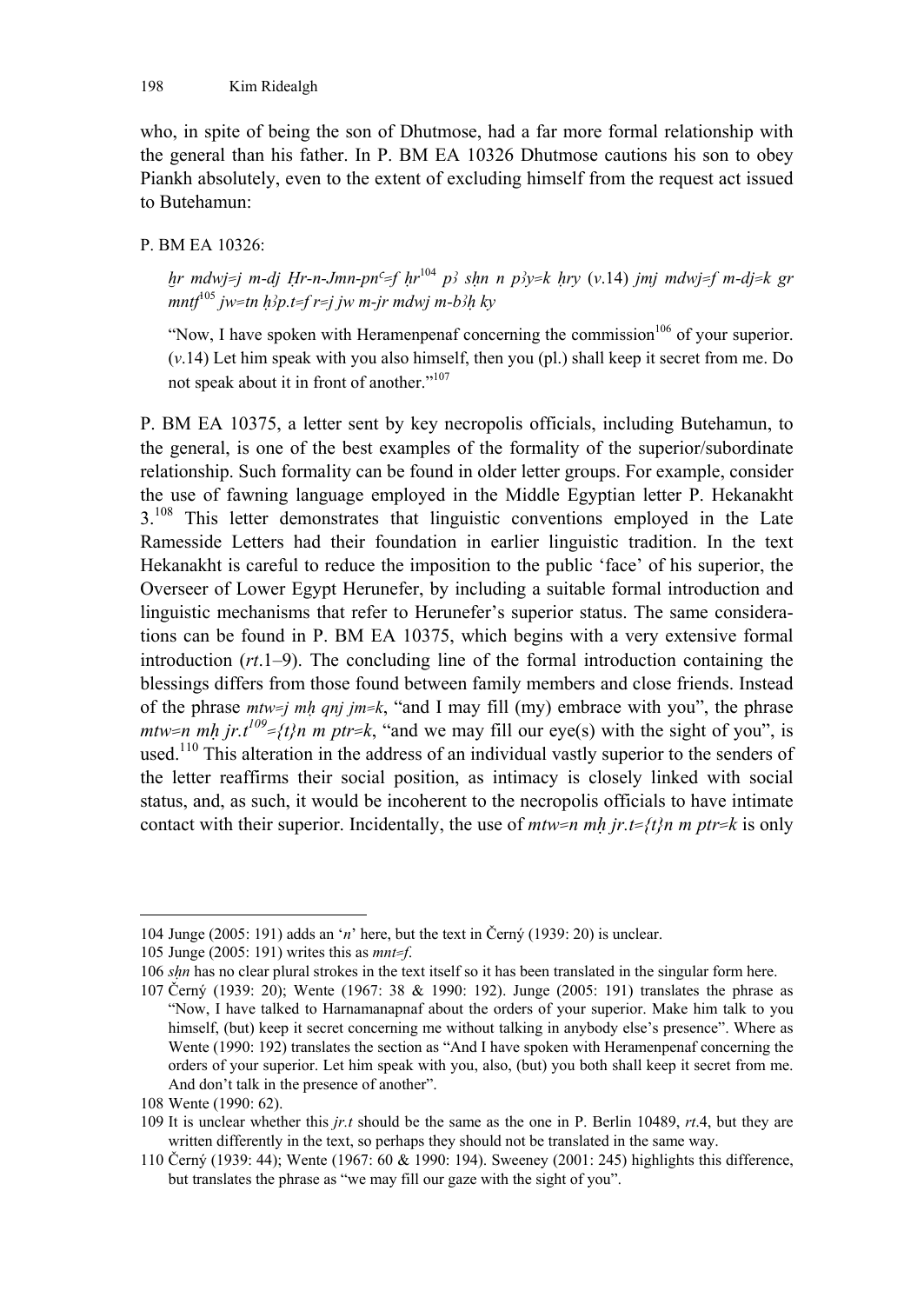used in conjunction with Piankh,<sup>111</sup> except in P. BM EA 75020, *v*.3. This may suggest a hierarchical connotation to the term. In contrast, the phrase  $mtw=i mh$  *ani*=j *im*=k is only used in letters sent to or by Dhutmose within the scope of the Late Ramesside Letters.<sup>112</sup> This adaptation of language to fit such a vast superior/subordinate relationship is also reflected in the opening lines of the main body of text:

#### P. BM EA 10375:

-

*sdm=n md(w).t nb j.h3b n=n p3y=n nb*<sup>113</sup> *hr=w p3 h3b j.jrj n=n (11) t3v š<sup>c</sup>.t m-dr.t Hri p3*  $\tilde{S}$ rdn p<sup>3</sup>y šms.w n p3y=n nb jw sš Bw-th-Jmn (12)  $d_0^2$ j jw=f šzp st n=f m  $3$ bd 1 šm.w sw  $18^{114}$ 

"We have heard all the matters that our lord has sent to us. (As for) the sending to us of (11) this letter by the hand of Hori, the *Sherden*, this retainer of our lord, the Scribe Butehamun (12) ferried across and receive it from him in the first month of *Sm.w*, day 18"115

Here, the honorific form of 'our lord'  $(p\lambda y=n \, nb)$  is used to stress the social distance between the necropolis officials and the general; it represents a direct grammatical encoding of the relative social status between the participants involved.<sup>116</sup> Normally this honorific form is not included in the phrase 'I/we have heard all the matters that you sent to me/us' simply because this phrase is most commonly used between either superiors to their subordinates or between individuals of equal social status. The latter phrase is used to convey the necessary level of politeness when subordinates address their superiors; it is not possible for them to address them in the same manner as a family member or work colleague.

The letter also concludes in a more formal manner. Instead of the more frequently used  $nfr \, \textit{snb}(=k)$ ,<sup>117</sup>, the conclusion formulae generally used between socially equal individuals, here an extended blessing is used, and then details are stated about the intended transport method of the letter:

<sup>111</sup> See P. BM EA 10375, *rt*.9 and P. Berlin 10489, *rt*.4. P. Berlin 10489 is the letter sent by Piankh to his wife Nedjemet, perhaps he uses this line to reinforce Nedjemet's higher social status, or perhaps it is a linguistic mechanism to denote their social status.

<sup>112</sup> See P. Turin Cat. 1973, *rt*.4; P. Turin Cat. 1972, *rt*.3–4; P. Geneva D 407, *rt*.9, *v*.13; P. BM EA 10326, *rt*.4–5; P. BN 197 II, *rt*.5; P. Turin Unnumbered I, *rt*.5; P. BM EA 10417, *rt*.7; P. Phillipps, *rt*.10; P. Turin Cat. 1971, *rt*.10; P. Geneva D 192, *rt*.6; P. BM EA 10300, *rt*.7; P. Turin Cat. 1974, *rt*.5; P. BN 198 I, *rt*.11; P. Turin Cat. 2026, *rt*.4; P. BM EA 75020, *rt*.5–6; P. BM EA 75025, *rt*.5; P. BM EA 10411, *rt*.6 and *rt*.14.

<sup>113</sup> Note the placement of *nb* before the *=n* (Černý 1939: 44, line 16; also appears in 45, line 2; 48, line 3).

<sup>114</sup> The *TLA* incorrectly reads the '18' as '10'; see Černý (1939: 45, line 3).

<sup>115</sup> Černý (1939: 44–45); Wente (1967: 60 & 1990: 194).

<sup>116</sup> Brown & Levinson (1987: 276); also noted by Sweeney (2001: 234).

<sup>117</sup> Other variants of this form do exist in the Late Ramesside Letters, see P. BM EA 10412, *v*.11, *nfr*   $snb=t$ , for the female form of the phrase, and P. BN 196 II, *v.5, nfr snb=k hsw.t*, "May your health be good, favoured one".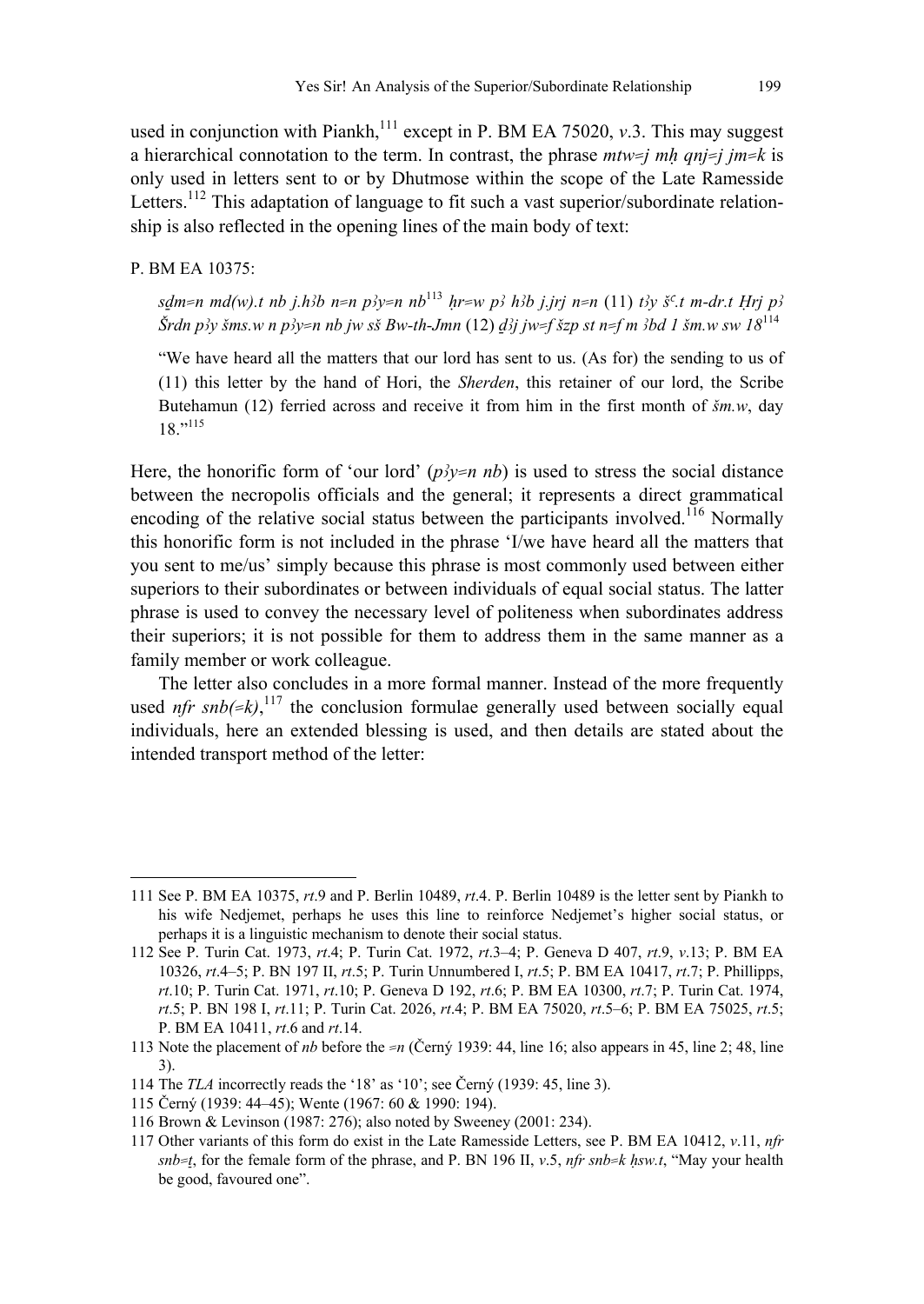#### P. BM EA 10375:

 $h$ r *jry n=k Jmn-r<sup>c</sup> nswt ntr.w nfr nb bn jw=k j't m nkt jw=j h'b r rdj.t (v.15)*  $\epsilon$ m *p'y=n nb m*dr.t Md3.y Hd-nht n p3 hr m 3bd 1 šm.w sw 29

"Now, may Amun-Ra, king of the gods, do for you every good thing and you shall not suffer in regards to anything. I am writing to inform  $(v.15)$  our lord through the hand of the *Medjay* Hadnakht of the necropolis in the first month of *Sm.w*, day 29."118

On a side note, the use of  $nfr \, snb(\neq k)$  in the formal conclusion of the letters demonstrates how embedded health-related concerns were in daily communication, complimenting other references to health found in the formal introductions.<sup>119</sup> The concluding phrase *nfr snb(=k)* predominantly appears at the end of a letter or subsection of a letter, and is used in a similar way in closing a letter as the phrase 'all the best' is employed in the modern western world within the English language. It acts as a polite conclusion to the communication, or, as some scholars recognise the phrase, as a blessing to the recipient.<sup>120</sup> Sweeney states that "this blessing tends to be used between friends, rather than in an official context",<sup>121</sup> but this is not always the case in the Late Ramesside Letters. For example, P. Cairo CG 58061 is clearly an official letter, but between individuals who were likely acquainted, in which the sender of the letter advises the recipient on the direct course of action in a very formal manner.<sup>122</sup> This suggests that the phrase *nfr snb(=k)* was, by the end of the Twentieth Dynasty, a formal characteristic of letter writing, predominantly used between socially equal individuals, subordinates to their superiors, and by related/acquainted individuals regardless of social status. $123$ 

Returning to point, P. BM EA 10375 reflects the higher degree of formality required in the format of letters between subordinates and their direct superior. This is also apparent in the structure of request acts in the letter, an aspect particularly visible in letters attributed to Butehamun.<sup>124</sup> In her 1994 article, Sweeney argues that "though using a more limited repertoire of linguistic forms for making requests, [Butehamun] puts a great deal of effort into convincing the reader to comply with him";<sup>125</sup> in essence, his request acts are far more elaborate. Sweeney argues that this elaborate request format was due to personal variance in language.<sup>126</sup>

In response to Sweeney's 1994 conclusions, this article demonstrates that whilst personal 'approach' may have contributed to the stylistic aspects of the letter by Butehamun, it cannot claim complete responsibility. As already stated, subordinate

<sup>118</sup> Černý (1939: 48); Wente (1967: 61 & 1990: 195).

<sup>119</sup> Bakir (1970: 41–54).

<sup>120</sup> Bakir (1970: 66); Allam (1985: 23).

<sup>121</sup> Sweeney (2001: 245).

<sup>122</sup> Černý (1939: 62); Wente (1967: 75–76 & 1990: 202).

<sup>123</sup> Demarée (2006: 10). The phrase also appears in other early Ramesside letters; see Sweeney (1998: 104, 106, 108).

<sup>124</sup> The letter does acknowledge that there are multiple senders, but it seems likely that Butehamun did write the letter himself, and so it has been classified here as a letter sent by him, since it represents his language usage; see also Sweeney (2001: 100).

<sup>125</sup> Sweeney (1994: 316).

<sup>126</sup> Sweeney (1994: 316).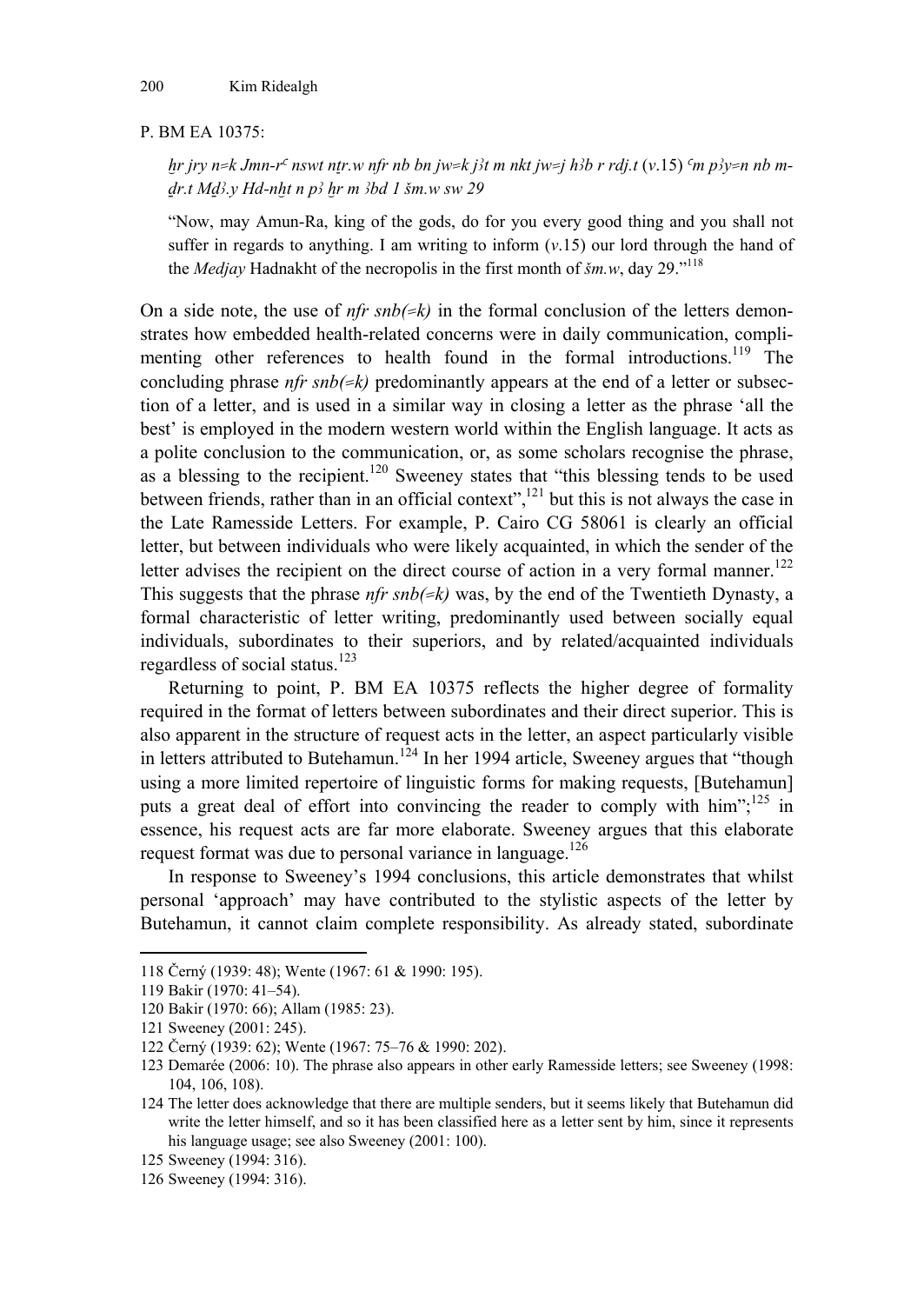letter formats needed the essential element of fawning request acts in order to reduce the level of impingement to the intended superior recipient, and, hence, reduce any

possible aggression that may result from the impingement. Butehamun, with his use of long, drawn out request acts, merely adheres to this principle. The level of experimental flamboyance of his communicative acts certainly displays personal language variance, but this cannot claim full responsibility for the manner in which the request act itself is constructed.

It seems that Sweeney to a certain extent later updates this view in her 2001 monograph. She categorise the following request act by Butehamun as an implied request:

#### P. BM EA 10375:

*hr ptr h3b=k (v.10) r-dd wn w<sup>c</sup> s.t m n3 s.t h3.wty*<sup>127</sup> *mtw=tn s3w t3y=st ht<m> j.jrj.t<=j>*  $(v.11)$  *jy j.n=f p'y=n nb tw=n jry shn.w j.jrj=n dj.t gmj=k sw w'll*  $(v.12)$  *grg.tw p' nty tw=n rh sw mtw=k wdj sš T3ry n pr hr r rdj.t jwj=f ptr=f (y.13) n=n w<sup>c</sup> hy y3 tw=n dj.t šmj jw=n htht jw bw rh=sn s.t rd.wj=n* 

"Now, see, you have sent word,  $(v.10)$  saying, 'Open a place (tomb?) in the place of the ancestors, and you shall guard its seal until I have  $(v.11)$  returned' so he said, our lord. We will carry out the commissions. We shall enable you to discover it  $-$  intact  $(v.12)$  and prepared — in the place which we know. And you should send the Scribe of the Necropolis Tjaroy; let him come so that he may look as  $(v.13)$  an inspector for us.<sup>128</sup> Oh, we tried to go but we turned back as we did not know the place to put our feet."<sup>129</sup>

In regards to this extract, Sweeney comments that "I suspect that the crew are so circumspect in their request (P. BM EA 10375, *rt*.20) because it is clear that Tjaroy went to Nubia at Piankh's bidding … Probably the crewmen are phrasing their request so indirectly in order to avoid antagonizing their superior".<sup>130</sup> Yet she does not extend her discussion on imposition further, nor does she comment on the manner in which such request acts reflect and manifest wider principles of politeness. Rather the above extract demonstrates the main letter characteristics initiated when a subordinate must issue a request act towards their superior, none of which evolve from personal language usage. Here, Butehamun repeats a previous request made to him by Piankh, which involved securing an unopened royal tomb. This repetition of the original request act provides not only confirmation of the delivery of the request, but also acts as a buffer for the following request act. This is done in order to reduce the level of impingement, and provide an explanation for the request act, in this case the swift return of Dhutmose. The key principles of subordinate/superior letter formatting are adhered to, and once combined with the hierarchical pattern of letter construction,

-

<sup>127</sup> See discussion by Černý, Groll & Eyre (1978: 52, ex. 125).

<sup>128</sup> Wente (1990: 195) translates *r rdj.t jwj=f ptr=f n=n wo Hy* as "so that he may look for a marker for us", but earlier had translated it as "so that he may look for an inspector for us" (1967: 61). *Hy* seems to correspond to an actual position rather than a thing, see Černý (1973: 364) and Lesko (1982–1990 II: 98).

<sup>129</sup> Černý (1939: 47); Wente (1967: 61 & 1990: 195); Černý, Groll & Eyre (1978: 416, ex. 1144).

<sup>130</sup> Sweeney (2001: 57).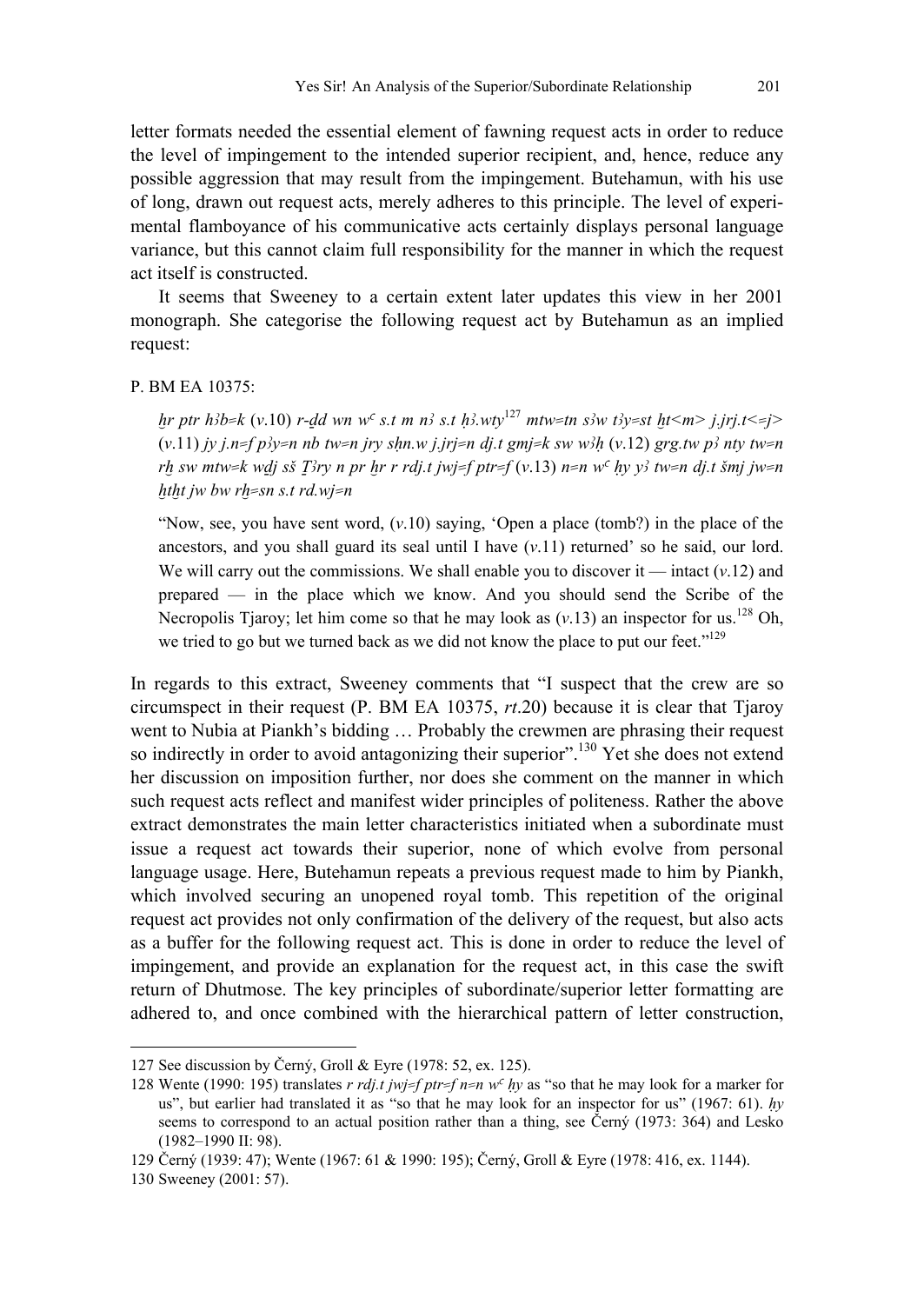clearly demonstrates that these core politeness principles were not subject to personal variance, which only becomes apparent in the manner in which the request is made.

#### 4 Concluding Remarks

It is clear that certain linguistic mechanisms are employed in the letters to support the relationships between the interlocutors.131 This implies that the construction of the Late Ramesside Letters was not dependent on personal language variance, but adhered to far more traditional scribal conventions, which taught and reaffirmed a notion of politeness with each generation. Thus, the notion of politeness goes far beyond an idea of individual politeness or 'courtesy'. This study specifically looks at the relationships Piankh shared with his subordinates, revealing variations in the relationship category of superior/subordinate that have not previously been acknowledged. Once again this demonstrates that the phenomenon of politeness in Egyptian written communication is not just an example of personal language variance, but represents embedded social conventions when communicating with others, especially when power is biased in one direction. Dhutmose may have had a closer relationship with Piankh than his son, but it still remained a superior/subordinate relationship. In no way are these two men socially equal, regardless of whether they shared meals together or included more 'familiar' forms of linguistic mechanisms in their letter writing. Piankh certainly has a more intimate superior/subordinate relationship with Dhutmose than his son Butehamun, however, who must employ extreme versions of the linguistic mechanisms when communicating with his superior in order to reduce the level of imposition in their communication.<sup>132</sup>

Not only does the relationship status between the superior and subordinate affect those directly involved, it also has wider implications on the local community and social networks. This notion is manifested in the relationship shared between Piankh and Dhutmose. In the letters sent by Dhutmose concerning Piankh, the scribe writes about his positive relationship with his superior, reinforcing both his professional status and maintaining his presentation of 'face' to his community. Additionally, simply by writing about the positive experiences with his superior, he perpetuates the 'positive-face' of Piankh himself; he is a good superior who treats Dhutmose well. Others also use this positive relationship as a linguistic mechanism when communi-

<sup>131</sup> *Contra*: Sweeney (1994: 276).

<sup>132</sup> Although not discussed in this article this does have chronological implications. The closer superior/subordinate relationship Dhutmose shared with Piankh confirms that they were contemporaries: there is no mention of Herihor in the Late Ramesside Letters. Butehamun appears to have had a far more formal superior/subordinate relationship with Piankh, yet seems to be connected with Herihor, as implied by practice letters found written by Butehamun to Herihor (Egberts 1997: 23–25; *contra*: James & Morkot 2010: 241–242), and references to Herihor's name are found on the dockets on the substitute coffin of Ramesses II (Kitchen 1996: 252). The dockets refer to an unknown 'Year 6'; Butehamun was involved in the reburials of kings during the early years of Smendes, so perhaps there is a connection. This would then support the notion that Piankh preceded Herihor, see Jansen-Winkeln (1992: 22–37; 1997: 49–74 & 2006: 226); Lull (2006: 111– 115); *contra*: Kitchen (1990: 23; 1996: 248–252 & 2009: 192–193); James & Morkot (2010: 256). The impact of the Late Ramesside Letters on the chronology of the end of the Twentieth Dynasty requires further study, hence, at this time it is only mentioned in a footnote.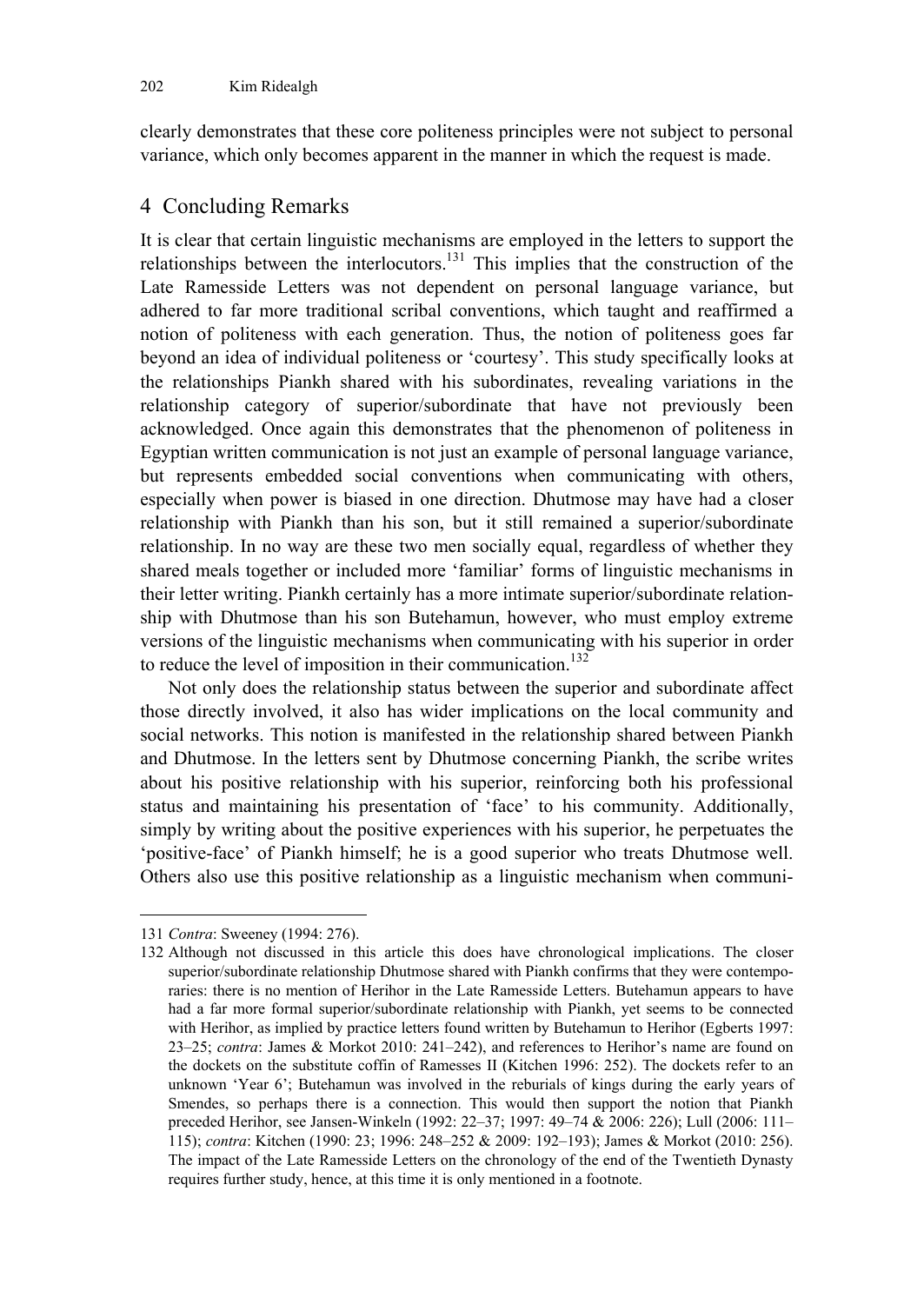cating with Dhutmose; it is a positive politeness strategy. By complementing Dhutmose on his good standing before the general, it reduces the threat to the scribe's 'positive-face', and promotes good relations between the interlocutors.

In essence, superior/subordinate relationships are built on 'expectations' in communications. The socially superior individual 'expects' to be treated in a certain way, and the socially inferior individual is 'expected' to comply with this to ensure successful communication. This can be seen in P. BM EA 10375, written by Butehamun and other necropolis workers. In order to reduce the imposition to Piankh's public 'face', certain linguistic mechanisms are expected, including fawning request acts, a long introduction, and various linguistic acknowledgments of Piankh's superior position. Yet, the 'expectations' of the superior/subordinate relationship are not limited to linguistic forms, but manifested in statements of reciprocity. This is especially prominent in the relationship between Piankh and Dhutmose, primarily as it is better documented in the surviving texts. Reciprocity is evident in their relationship via statements recording that in exchange for Dhutmose's professional skills as scribe and his loyalty, Piankh supplies Dhutmose with his daily needs and protection via his elevated social position. This study, however, is only representative of one letter corpus, and so a much larger remapping of social networking and relationship dynamics is needed, one that focuses on politeness mechanisms, in order to develop this notion further.

#### Bibliography

- Allam, Shaffik. 1985. The Status of Women and Marriage in Ancient Egypt, in: Shaffik Allam (ed.), *Everyday Life in Ancient Egypt*, Giza, 17–30.
- Assman, Jan. 1989. State and Religion in the New Kingdom, in: James Allen, Jan Assmann, Alan Lloyd, Robert Ritner & David Silverman (eds.), *Religion and Philosophy in Ancient Egypt*, Yale Egyptological Studies 3, New Haven, 55–88.

––– 1990. *Ma`at: Gerechtigkeit und Unsterblichkeit im alten Ägypten*, Munich.

- Baines, John. 2001. Egyptian Letters of the New Kingdom as Evidence for Religious Participation and Practice, in: *Journal of Ancient Near Eastern Religions* 1, 1–31.
- Bakir, 'Abd El-Mohsen. 1970. *Egyptian Epistolography from the Eighteenth to the Twenty-first Dynasty*, Bibliothèque d'étude 48, Cairo.
- Bierbrier, Morris. 1982. *The Tomb Builders of the Pharaoh*, London.
- Bleiberg, Edward. 1988. The Redistributive Economy in New Kingdom Egypt: An Examination of *b*<sub>3</sub> $k$ *,w*(*t*), in: *Journal of the American Research Center in Egypt* 25, 157–68.

Bridge, Edward. 2010. Polite Language in the Lachish Letters, in: *Vetus Testamentum* 60(4), 518–534.

- Brose, Marc. 2012. 'Hierachien' in den Briefformeln des Mitteleren Reiches, in: Gregor Neunert, Kathrin Gabler & Alexandra Verbovsek (eds.), *Sozialisationen: Individuum-Gruppe-Gesellschaft, Beiträege des ersten Münchner Arbeitskreises Junge Ägyptologie (MAJA 1), 3. bis 5.12.2010*, Göttinger Orientforschungen IV/51, Wiesbaden, 35–43.
- Brown, Penelope & Stephen Levinson. 1987. *Politeness: Some Universals in Language Usage*, Studies in Interactional Sociolinguistics 4, Cambridge.
- Cassonnet, Patricia. 2000. *Les Temps Seconds i-sdm.f et i.iri.f sdm entre syntaxe et sémantique*, Paris.

Černý, Jaroslav. 1939. *Late Ramesside Letters*, Bibliotheca Aegyptiaca 9, Brussels.

- ––– 1973. *A Community of Workmen at Thebes in the Ramesside Period*, Bibliothèque d'étude 50, Cairo.
- Černý, Jaroslav, Sarah Israelit-Groll & Christopher Eyre. 1984. *A Late Egyptian Grammar*, 3rd edition, Studia Pohl: Dissertationes scientificae de rebus orientis antiqui (series maior) 4, Rome.
- Davies, Benedict. 1997. Two Many Butehamuns? Additional Observations on their Identities, in: *Studien zur altägyptischen Kultur* 24, 49–68.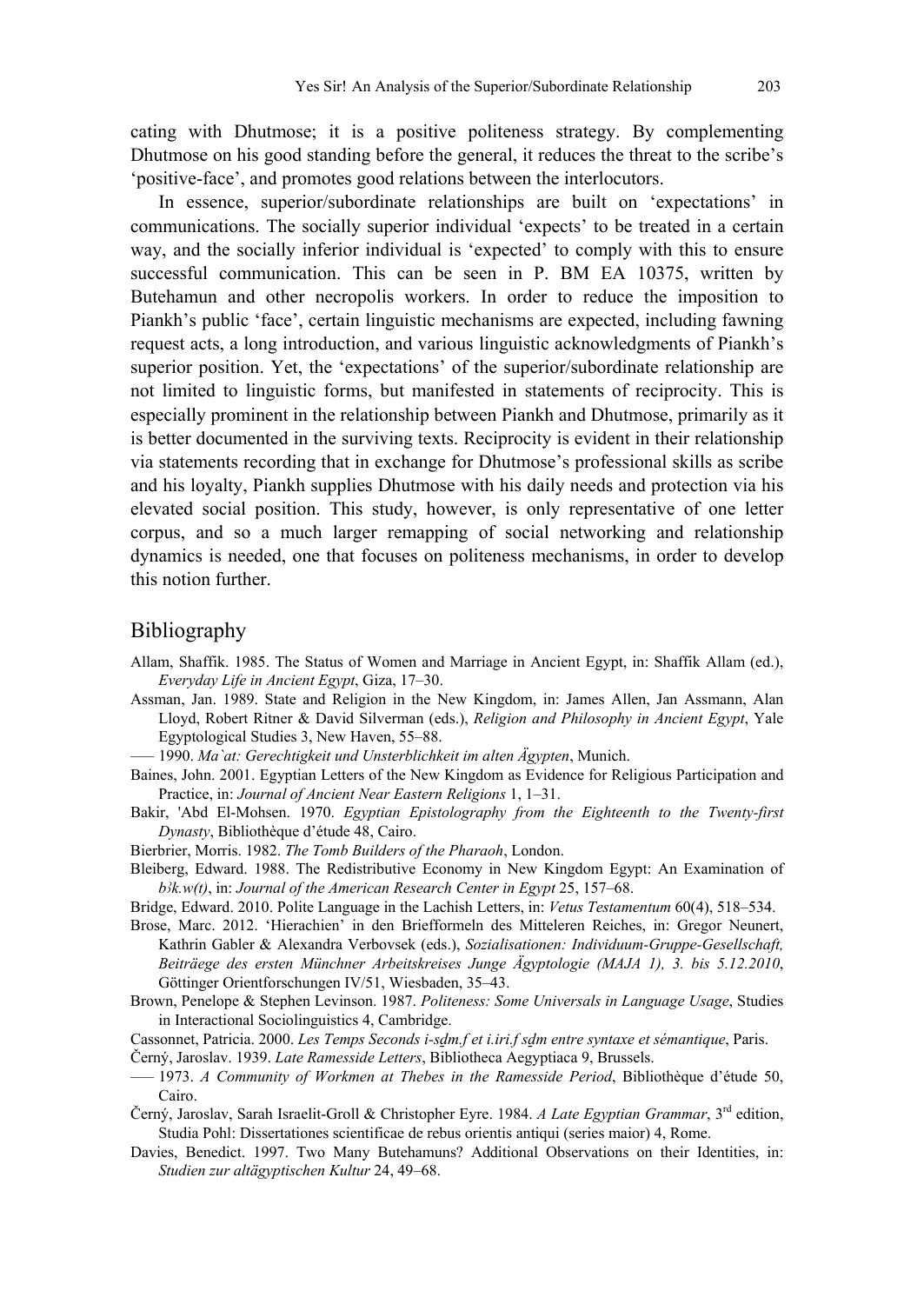- ––– 1999. *Who's Who at Deir el-Medina: A Prosopographic Study of the Royal Workman's Community*, Egyptologische Uitgaven 13, Leiden.
- Daressy, Georges. 1893. Notes et remarques, in: *Recueil de travaux relatives à la philologie et à l'archéologie égyptiennes et assyriennes* 14, 20–38.
- Demarée, Robert. 2006. *The Bankes Late Ramesside Papyri*, The British Museum Research Publications 155, London.
- Di-Biase Dyson, Camilla. 2009. Linguistic Insights into Characterisation: The Case Study of Wenamun, in: *Lingua Aegyptia* 17, 51–64.
- Donker van Heel, Koen & Ben Haring. 2003. *Writing in a Workman's Village: Scribal Practice in Ramesside Deir el-Medina*, Egyptologische Uitgaven 16, Leiden.
- Egberts, A. 1997. Piankh, Herihor, Dhutmose, and Butehamun: A Fresh look at O. Cairo CG 25755 and 25745, in: *Göttinger Miszellen: Beiträge zur ägyptologischen Diskussion* 160, 23–25.
- Fox, Michael. 1983. Ancient Egyptian Rhetoric, in: *Rhetorica* 1, 9–22.
- Gardiner, Alan. 1957. *Egyptian Grammar: Being an Introduction to the Study of Hieroglyphs*, 3rd edition, Oxford.
- Goffman, Erving. 1955. On Face-Work: An Analysis of Ritual Elements in Social Interaction, in: *Psychiatry* 18, 213–231.
- ––– 1967. *Interaction Rituals: Essays on Face-to-Face Behaviour*, New York.
- ––– 1969. *The Presentation of Self in Everyday Life*, London.
- Grice, Paul. 1975. Logic and Conversation, in: Peter Cole & Jerry Morgan (eds.), *Syntax and Semantics*, Vol. 3*: Speech Acts*, London, 41–58.
- ––– 1991. *Studies in the Way of Words*, Cambridge (Massachusetts).
- Haring, Ben. 1997. *Divine Households: Administrative and Economic Aspects of the New Kingdom Royal Memorial Temples in Western Thebes*, Egyptologische Uitgaven 12, Leiden.
- Hudson, Richard. 1996. *Sociolinguistics*, Cambridge Textbooks in Linguistics, Cambridge.
- Hornung, Erik. 2006. The New Kingdom, in: Erik Hornung, Rolf Krauß & David Warburton (eds.), *Ancient Egyptian Chronology*, Handbuch der Orientalistik I/83, Leiden, 197–217.
- James, Peter & Robert Morkot. 2010. Herihor's Kingship and the High Priest of Amun Piankh, in: *Journal of Egyptian History* 3, 231–260.
- Jansen-Winkeln, Karl. 1992. Das Ende des Neuen Reiches, in: *Zeitschrift für ägyptische Sprache und Altertumskunde* 119, 22–37.
- ––– 1994. Der Schreiber Butehamun, in: *Göttinger Miszellen* 139, 35–40.
- ––– 1995. Die Plünderung der Königsgräber des Neuen Reiches, in: *Zeitschrift für ägyptische Sprache und Altertumskunde* 122, 62–78.
- ––– 1997. Die thebanischen Gründer der 21. Dynastie, in: *Göttinger Miszellen* 157, 49–74.
- ––– 2006. Relative Chronology of Dynasty 21, in: Erik Hornung, Rolf Krauß & David Warburton (eds.), *Ancient Egyptian Chronology*, Handbuch der Orientalistik I/83, Leiden, 218–233.
- Janssen, Jac. 1991. *Late Ramesside Letters and Communications*, Hieratic Papyri in the British Museum 6, London.
	- 1993. B<sub>ik.w</sub>: From Work to Product, in: *Studien zur altägyptischen Kultur* 20, 81–94.
	- 1994. Debts and Credit in the New Kingdom, in: *Journal of Egyptian Archaeology* 80, 129–136.
- Junge, Friedrich. 2005. *Late Egyptian Grammar: An Introduction*, Griffith Institute Publications, Oxford.
- Kees, Herman. 1953–1958. *Das Priestertum im ägyptischen Staat von Neuen Reich bis zur Spätzeit*, Probleme der Ägyptologie 1, Leiden & Cologne.
- Kitchen, Kenneth. 1990. The Arrival of the Libyans in Late New Kingdom Egypt, in: Anthony Leahy (ed.), *Libya and Egypt c1300–750 BC*, London, 15–27.
- ––– 1996. *The Third Intermediate Period in Egypt*, Warminster.
- ––– 2009. The Third Intermediate Period in Egypt: An Overview of Fact and Fiction, in: Gerald Broekman, Robert Demarée & Olaf Kaper (eds.), *The Libyan Period in Egypt: Historical and Cultural Studies into the 21st –24th Dynasties: Proceedings of a conference at Leiden University 25–27 October 2007*, Egyptologische Uitgaven 23, Leiden & Leuven, 161–201.
- Lakoff, Robin. 1973. The Logic of Politeness; or Minding your P's and Q's, in: Claudia Corum, Cedric Smith-Stark & Ann Weiser (eds.), *Papers from the Ninth Regional Meeting of the Chicago Linguistic Society (1973)*, Chicago, 292–305.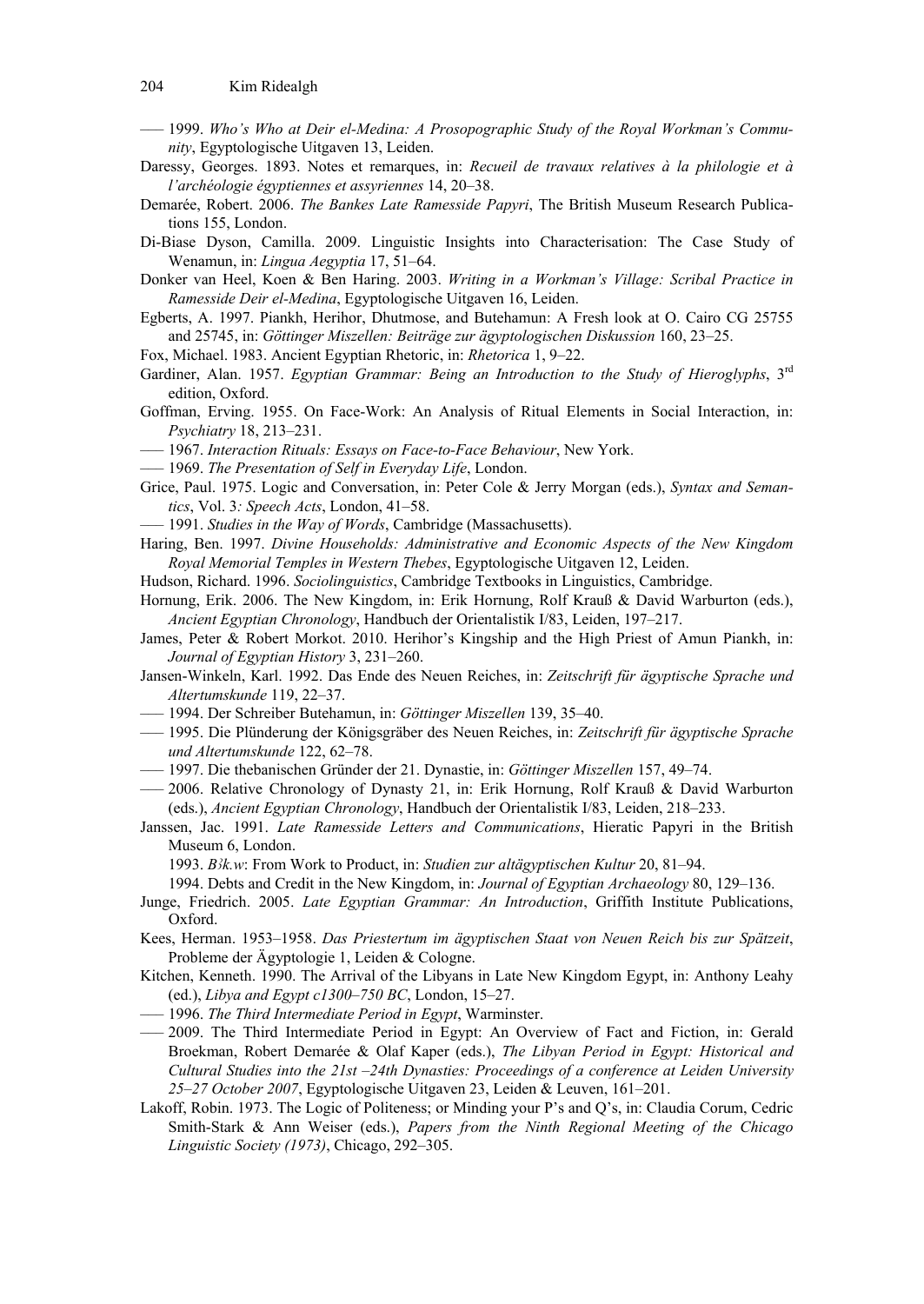- ––– 1979. Stylistic Strategies within a Grammar of Style, in: Judith Orasanu, Mariam Slater & Leonore Alder (eds.), *Language, Sex and Gender: Does "La Difference" Make A Difference?*, New York, 55–80.
- Lichtheim, Miriam. 1983. *Late Egyptian Wisdom Literature in the International Context: A Study of Demotic Instructions*, Orbis biblicus et orientalis 52, Freiburg & Göttingen.
- Lesko, Leonard. 1982–1990. *A Dictionary of Late Egyptian*, Berkeley & Providence.
- Lull, Jose. 2006. *Los sumos sacerdotes de Amón tebanos de la whm-ms.wt y dinastía XXI (ca. 1083– 945 a.C.)*, British Archaeological Reports (International Series) 1469, Oxford.
- Müller, Matthias. 2009. The El-Hibeh Archive: Introduction and Preliminary Information, in: Gerald Broekman, Robert Demarée & Olaf Kaper (eds.), *The Libyan Period in Egypt: Historical and Cultural Studies into the 21st–24th Dynasties: Proceedings of a Conference at Leiden University 25–27 October 2007*, Egyptologische Uitgaven 23, Leiden & Leuven, 251–264.
- Palmier, Leslie. 1969. *Social Status and Power in Java*, London School of Economics Monographs on Social Anthropology 20, London & New York.
- Peet, T. Eric. 1915. The Great Tomb Robberies of the Ramesside Age: Papyri Mayer A and B: I P. Mayer A, in: *Journal of Egyptian Archaeology* 2, 173–177.
- ––– 1920. *The Mayer Papyri A & B: nos. M. 11162 and M. 11186 of the Free Public Museums*, Liverpool & London.
- ––– 1930. *The Great Tomb-robberies of the Twentieth Egyptian Dynasty: Being a Critical Study, with Translations and Commentaries, of the Papyri in which these are Recorded*, Oxford (Reprinted 2005).
- Ridealgh, Kim. 2011. Yes Dear! Spousal Dynamics in the Late Ramesside Letters, in: Maarten Horn, Carina van den Hoven, Joost Kramer, Daniel Soliman, Nico Staring & Lara Weiss (eds.), *Current Research in Egyptology 2010: Proceedings of the Eleventh Annual Symposium*, Oxford, 124–130.
- ––– 2012. *Maintaining the Status Quo: An Examination of the Social Relations in the Late Ramesside Letters*, PhD Thesis, Swansea University, Swansea.
- ––– 2013. 'You Do Not Listen to Me': 'Face-work' and the Scribe of the Necropolis, in: *Journal of Ancient Civilisations* 28, 22–40.
- Scholliers, Peter. 2001. Meals, Food Narratives, and Sentiments of Belonging in Past and Present, in: Peter Scholliers (ed.), *Food, Drink and Identity: Cooking, Eating and Drinking in Europe since the Middle-Ages*, Oxford & New York, 3–22.
- Sweeney, Deborah. 1994. Idiolects in the Late Ramesside Letters (with an Appendix by Jean Winand), in: *Lingua Aegyptia* 4, 275–324.
- ––– 1998. Friendship and Frustration: A Study in Papyri Deir el-Medina IV–VI, in: *Journal of Egyptian Archaeology* 84, 101–122.
- ––– 2001. *Correspondence and Dialogue: Pragmatic Factors in Late Ramesside Letter Writing*, Ägyptologische Abhandlungen 49, Wiesbaden.
- Taylor, John. 1998. Nodjmet, Payankh and Herihor: The End of the New Kingdom Reconsidered, in: Christopher Eyre (ed.), *Proceedings of the 7th International Congress of Egyptologists*, Orientalia Lovaniensia Analecta 82, Leuven, 1143–1155.
- Thijs, Ad. 1998. Piankh's Second Nubian Campaign, in: *Göttinger Miszellen* 165, 99–103.
- Turner, Bryan. 1988. *Status*, Concepts in the Social Sciences, Milton Keynes.
- Van de Walle, Lieve. 1993. *Pragmatics and Classical Sanskrit: A Pilot Study in Linguistic Politeness*, Pragmatics and Beyond New Series 28, Amsterdam.
- van Dijk, Jacobus. 2003. The Amarna Period and Later New Kingdom, in: Ian Shaw (ed.), *The Oxford History of Ancient Egypt*, Oxford, 265–307.
- Valbelle, Dominique. 1985. *Les ouvriers de la tombe: Deir el-Médineh à l'époque ramesside*, Bibliothèque d'étude 96, Cairo.
- Warburton, David. 1997. *State and Economy in Ancient Egypt: Fiscal Vocabulary of the New Kingdom*, Orbis biblicus et orientalis 151, Fribourg.
- Wendrich, Willeke. 2010. Identity and Personhood, in: Willeke Wendrich (ed.), *Egyptian Archaeology*, Blackwell Studies in Global Archaeology, Oxford, 200–219.
- Wente, Edward. 1967. *Late Ramesside Letters*, Oriental Institute of Chicago Studies in Ancient Oriental Civilisation 33, Chicago.
- ––– 1990. *Letters from Ancient Egypt*, Society of Biblical Literature: Writings from the Ancient World 1, Atlanta.